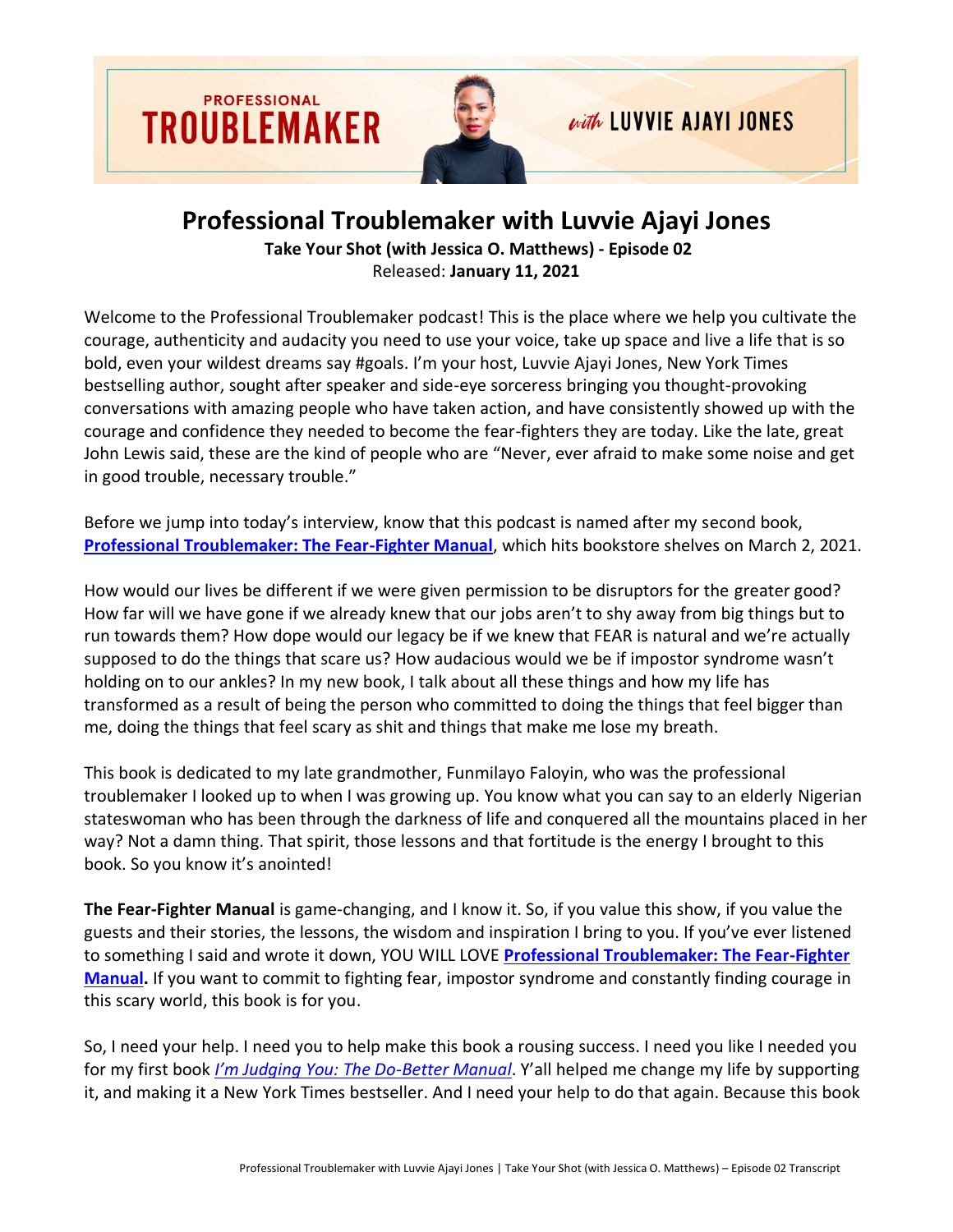is needed and I think it will leave a mark on you. I know it, actually. We need to become professional troublemakers, and this manual that I wrote, this book that I wrote will help make it happen. So, be sure to preorder **Professional Troublemaker** TODAY wherever books are sold, or go to **[ProfessionalTroublemakerBook.com](http://professionaltroublemakerbook.com/)**. You can get the hardcover, paperback or audiobook (which I narrated). So the URL is **[PROFESSIONALTROUBLEMAKERBOOK.com](http://professionaltroublemakerbook.com/)**. I'm so excited for you to read it.

Today, I'm talking to my Naija Voltron Squad sister **Jessica O. Matthews**. Here's why Jessica is a Professional Troublemaker and someone I wanted to make sure I talked to on this podcast. First, Jessica might be the most brilliant human being I know. She's got two degrees from Harvard, she's been on the cover of Forbes twice, she's been named Harvard Scientist of the Year. But instead of just resting on her brilliant overachieving accomplishments, she's taken that brilliance and used it for the good of others. At the age of 19, Jessica invented the SOCCKET ball, an energy generating soccer ball that provides off-grid power for the developing world. At the age of 22, she founded Uncharted Power (her company that was previously called Uncharted Play), a global full-service power technology company that builds, owns, and operates renewable power infrastructure in Africa and the United States. She's someone who is a problem solver at her core and absolutely unwilling to accept the status quo. She refuses to let people suffer or live a life that is less than if there is a way to solve that problem.

During our conversation, we talk about what pushed her to start down this path of working to revolutionize energy and infrastructure, why she considers God to be her biggest inventor in her life and career, and why Black women will save the world if they'll step up and start taking the risks they need to take in this world.

And as a programming note – we recorded this conversation before the 2020 election, so you'll hear some of those references in this interview. Let's jump in. It's a good one.

## Conversation with Jessica O. Matthews

| LUVVIE         | Do you remember the first time we met?                                                                                                        |
|----------------|-----------------------------------------------------------------------------------------------------------------------------------------------|
| <b>JESSICA</b> | Yes. Well, the first, first time we met was at Oprah's SuperSoul.                                                                             |
| LUVVIE         | Yeah.                                                                                                                                         |
| <b>JESSICA</b> | It was Oprah's SuperSoul. And we were like, "All right, dope, dope." And then the time we really,<br>really got to connect was AfroTech 2016. |
| LUVVIE         | Yeah.                                                                                                                                         |
| <b>JESSICA</b> | And I think you sat in the audience I think you saw me speak. I don't know, right?                                                            |
| LUVVIE         | Yeah.                                                                                                                                         |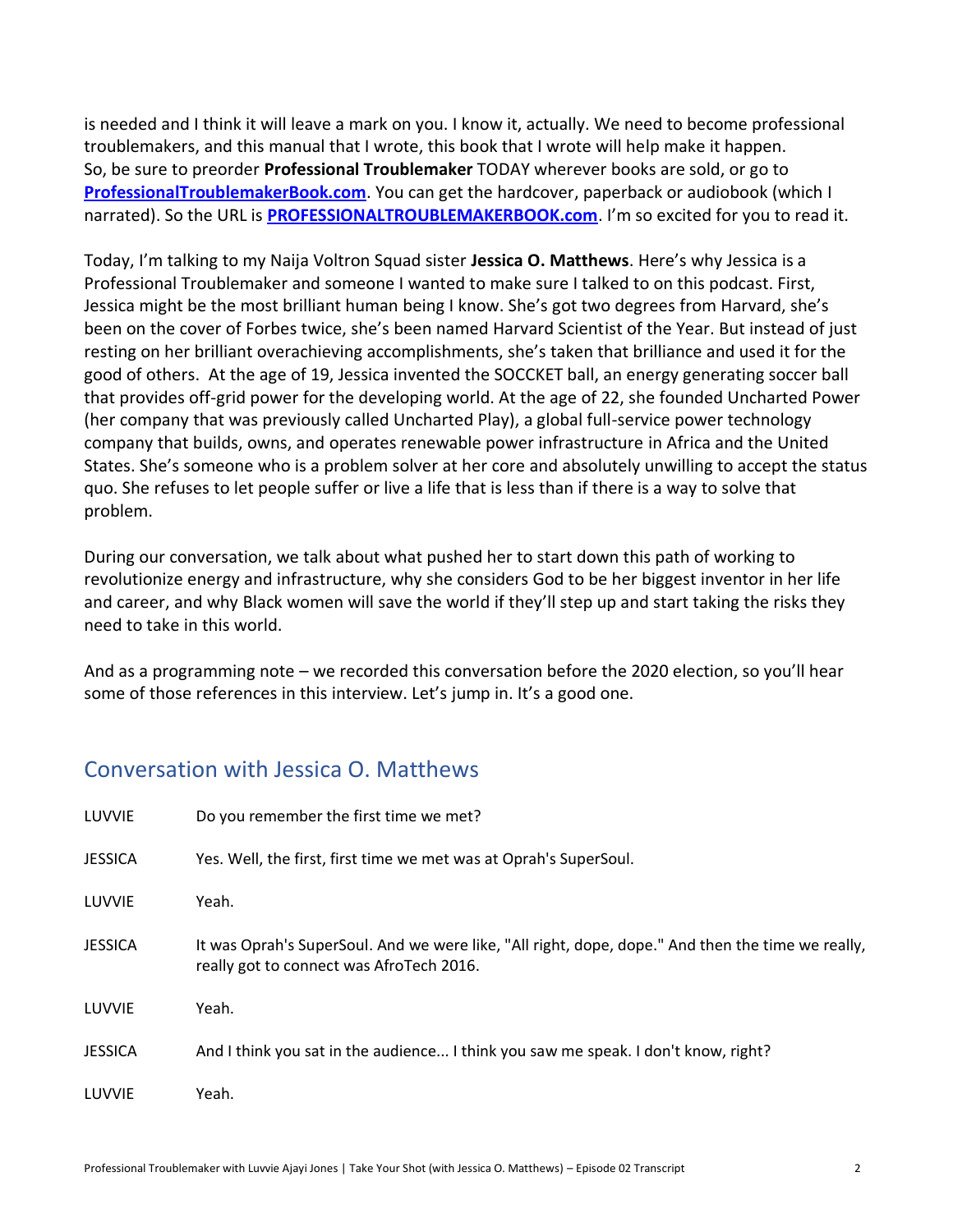| <b>JESSICA</b> | And you were like, "This girl is the lovey of energy."                                                                                                                                                                                                                                                                                                                                                                                                                                                                                                                                                                                                                                                                                                                                                                                                                                                 |
|----------------|--------------------------------------------------------------------------------------------------------------------------------------------------------------------------------------------------------------------------------------------------------------------------------------------------------------------------------------------------------------------------------------------------------------------------------------------------------------------------------------------------------------------------------------------------------------------------------------------------------------------------------------------------------------------------------------------------------------------------------------------------------------------------------------------------------------------------------------------------------------------------------------------------------|
| LUVVIE         | Yeah.                                                                                                                                                                                                                                                                                                                                                                                                                                                                                                                                                                                                                                                                                                                                                                                                                                                                                                  |
| <b>JESSICA</b> | I was out there just like Def Jam Comedy special, just out here saying all this wild shit, tight<br>pants, ikebe and all.                                                                                                                                                                                                                                                                                                                                                                                                                                                                                                                                                                                                                                                                                                                                                                              |
| LUVVIE         | With the Ralph Lauren blazer.                                                                                                                                                                                                                                                                                                                                                                                                                                                                                                                                                                                                                                                                                                                                                                                                                                                                          |
| <b>JESSICA</b> | With the Ralph Lauren Listen, I brought some of the blazers [inaudible 00:08:16].                                                                                                                                                                                                                                                                                                                                                                                                                                                                                                                                                                                                                                                                                                                                                                                                                      |
| LUVVIE         | Actually I was like, "I see her. That's me, if I was in energy."                                                                                                                                                                                                                                                                                                                                                                                                                                                                                                                                                                                                                                                                                                                                                                                                                                       |
| <b>JESSICA</b> | Yeah.                                                                                                                                                                                                                                                                                                                                                                                                                                                                                                                                                                                                                                                                                                                                                                                                                                                                                                  |
| LUVVIE         | I was like, "We got to be friends, G. Because I see her." I was in the back like, "Oh, we got to<br>meet. I'm about this. I'm all over in this." Since then that's my boo thang.                                                                                                                                                                                                                                                                                                                                                                                                                                                                                                                                                                                                                                                                                                                       |
| <b>JESSICA</b> | Yo, if you had told me four years later, that we'd be I would've gotten way more lit that<br>weekend. I would have been like, "Y'all count down to the darkness."                                                                                                                                                                                                                                                                                                                                                                                                                                                                                                                                                                                                                                                                                                                                      |
| LUVVIE         | To the darkness. Okay. The dark realm. We have found ourselves in some interesting times.                                                                                                                                                                                                                                                                                                                                                                                                                                                                                                                                                                                                                                                                                                                                                                                                              |
| <b>JESSICA</b> | And in testing times.                                                                                                                                                                                                                                                                                                                                                                                                                                                                                                                                                                                                                                                                                                                                                                                                                                                                                  |
| LUVVIE         | Oh my gosh. So I always get started by asking people, what did you want to be when you were<br>growing up?                                                                                                                                                                                                                                                                                                                                                                                                                                                                                                                                                                                                                                                                                                                                                                                             |
| <b>JESSICA</b> | Ooh. When I was really young, like every good Nigerian child, I wanted to be a doctor.                                                                                                                                                                                                                                                                                                                                                                                                                                                                                                                                                                                                                                                                                                                                                                                                                 |
| LUVVIE         | Of course.                                                                                                                                                                                                                                                                                                                                                                                                                                                                                                                                                                                                                                                                                                                                                                                                                                                                                             |
| <b>JESSICA</b> | But then I was like, "Blood? First of all, I got shaky hands, so that seems. I was just like, "Hmm, I<br>don't know if it should be me." And then I was like, "I'm not really feeling this blood stuff. I don't<br>like gore. I was like, "How exactly am I expecting to be an effective doctor?" Then I knew I loved<br>to invent though. My whole thing is that like, I'm trying to be like the love child of Beyonce and<br>Bill Nye the science guy, in everything I'm doing. So I knew I wanted to be an inventor. I knew I<br>loved tinkering and doing all that stuff. So first I thought, "How do you operationalize that in a<br>career?" I thought, "Oh, a science, doctor." Then I looked at biomedical engineering for a little<br>bit, a quick bit. By college, gosh, no by high school, I think is when I was like, "Oh, probably some<br>sort of lawyer." I got really into psychology. |
| LUVVIE         | Okay. We literally are the same because you know my major was my psychology in college.                                                                                                                                                                                                                                                                                                                                                                                                                                                                                                                                                                                                                                                                                                                                                                                                                |
| <b>JESSICA</b> | Yeah. I got into psychology in college. I was like, "What am I going to do?" And then senior year,<br>when it was time to choose majors, I was just like, I was going between sociology and<br>psychology, sociology and psychology. And there were enough things that happened, to my                                                                                                                                                                                                                                                                                                                                                                                                                                                                                                                                                                                                                 |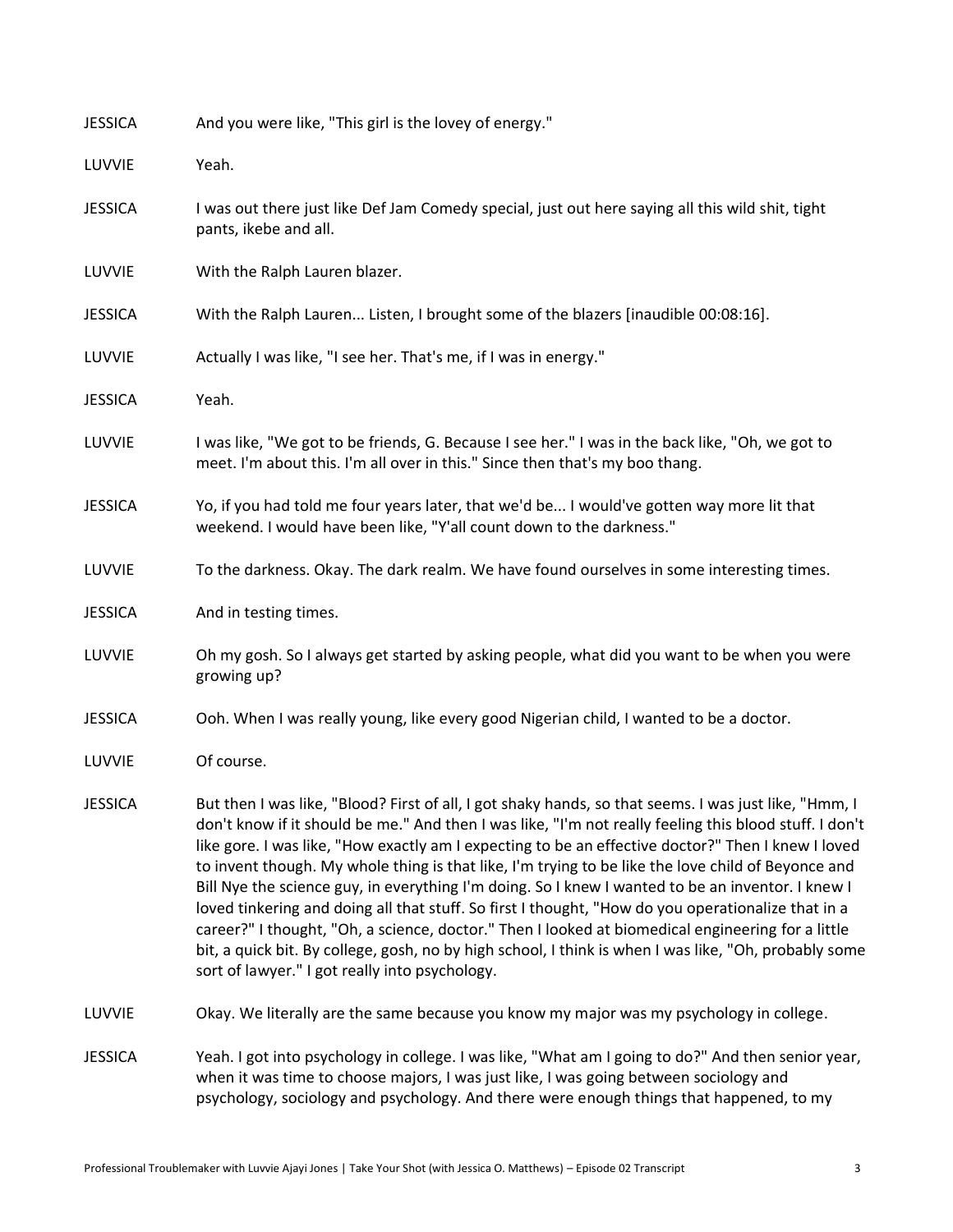family especially, where... And you know this... Half the battle for everybody, but especially Nigerians, especially anybody I think in the developing world is right up here.

- LUVVIE Yeah.
- JESSICA And I started to see that a lot of the things that I thought were wrong with the world were very much based on how people perceive their world and how people then decided to organize themselves in their world. And so, for me, I actually got into what I do right now. Not because I was obsessed with energy, but more because I was really obsessed with the concept of selfactualization and living a life that when you did reach your last day, you had no real regrets. And I felt like the way to be successful in that was to study psychology. So I got a degree in psych. And again, I knew it would be applied psychology, but ended up falling into entrepreneurship. And once you're in it you're ruined for everything else. I can't work for anybody else. It would be a disaster.
- LUVVIE Whoa. I would get fired so fast-
- JESSICA Oh. I wouldn't come to shit. I won't come to work. I'll be, "Oh, I won't do shit." I'd be the worst employee possible. So that's it.
- LUVVIE Okay. So how was your family encouraging you when you were saying, "Hey, I want to do this thing. I want to do this." Because again, to the point of it all, a lot of us are failed doctors, a lot. So many people that I've talked to are like, "Yeah, I wanted to be a doctor at first." So many of us. I don't think I've actually talked to one doctor on this podcast, but there's probably been at least 30 people who've been like, "Yeah, I wanted to be a doctor."
- JESSICA Because what it takes to actually go through with it, I don't know... A lot of doctors come out... Listen, I appreciate you. But they had to go through a lot. They had to go through a lot. How did my family... So, I had the luck of having an older sister who did wilder shit. You know what I mean? So Tiana went to Harvard before me. She's two years older than me. Tiana told my dad that she was getting a degree in economics all four years through when she was actually getting a degree in visual and environmental studies, which is film. Graduation day comes, they say Tiana Ehinume, they didn't even know how to pronounce her middle name, but Tiana Ehinume Idonni Matthews, visual and environmental studies. My dad goes, "Ah. Eh." Especially because the whole time she was like, "I need books. Oh, these economics books are so expensive, they're so expensive. I need money for economics books." So she graduates.

So at graduation day, my dad doesn't even get out of the car. He just drives away. So now you have the Nigerian daughter who is doing film, that's the juxtaposition. So I come and I was like, "You know what dad? I'll add a minor in economics. Don't worry." And then I was like, "Hey, well I had already invented something at the age of like 19." So I invented, when I was 19, this energy generating soccer ball. It would harness the energy from play and store that power inside the ball. So I already had this invention when I was 19, added economics, by senior year I applied to Harvard business school and got in and deferred for two years. So I was able to spend two years. I went to go work for a startup while I was working on my startup. But I had created... It really wasn't a risk. It was like this safe space kind of thing. And within six months of me graduating, I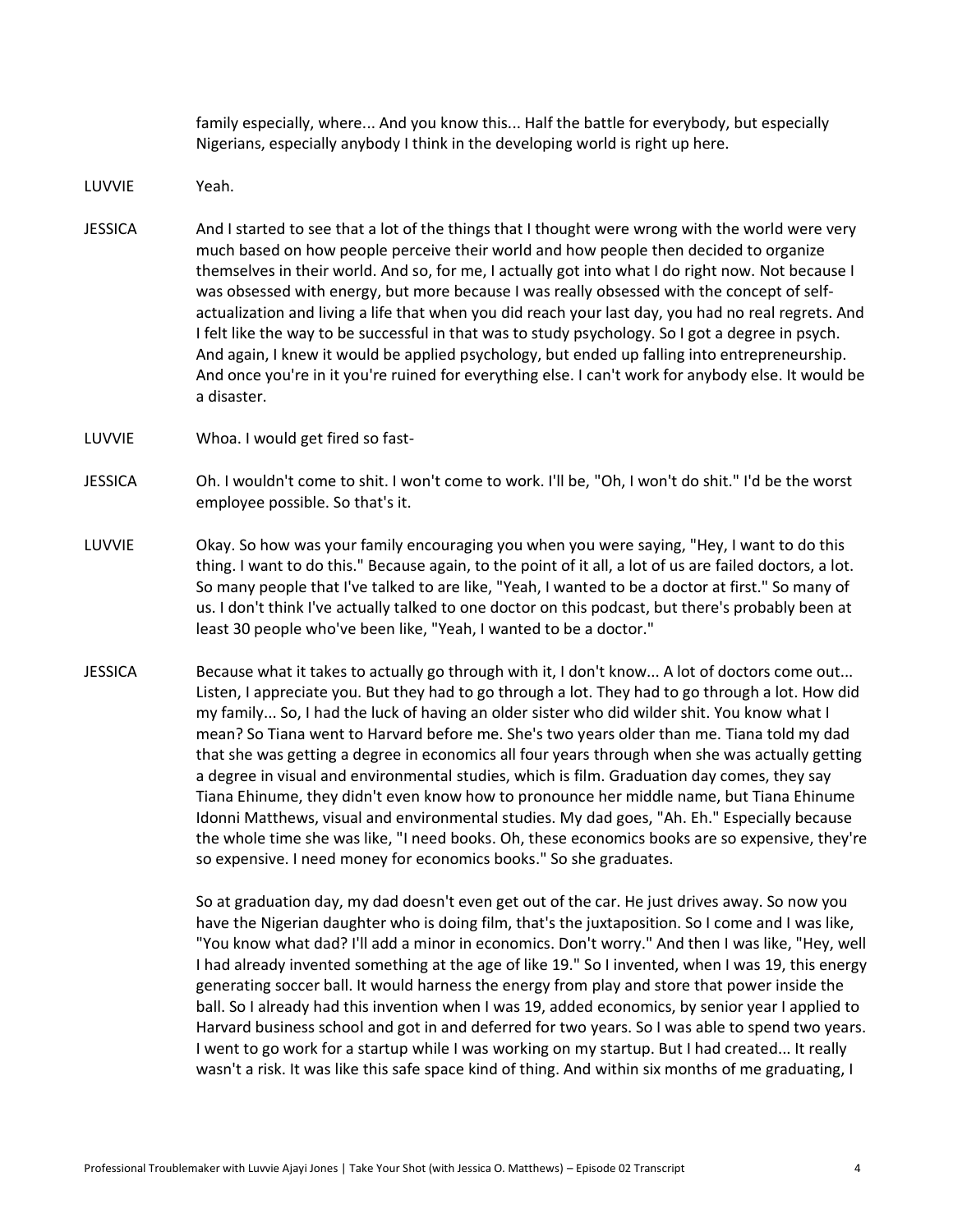was on stage with Bill Clinton. So I didn't really have that much pushback, because I had like a lot of validation. I was lucky.

- LUVVIE See, we got to go back. Because-
- JESSICA I know, I just said a lot.
- LUVVIE Jess just dropped about seven life flexes, [crosstalk 00:13:59] Who the hell again? You want to talk about excellence. At 19, I'd already done this and I'm [crosstalk 00:14:10] it's whatever. No, Jess. No, ma'am. I'm going to slow you down a little bit. And bring us way back because you just said seven things that made my head explode. I'm just like, "What?" Okay. First of all, your sister told your parents that she was doing economics and basically got a film degree.
- JESSICA Yeah. Well, my sister told everybody, but my dad. My dad is always the last to find out everything. Mostly because he can't handle it. He can't handle... I remember when she got a belly button ring, everybody knew and then something happened in high school, Tiana's going to be like, "Why are you spending this time talking about me?" And she got sick and she had to go to the emergency. And my dad saw it and saw the belly button ring. He was just like, "Florence, what is this? What, are you handing out condoms to?" And my mom stays playing dumb like, "What? Huh? Idonni. I didn't know she did this." Yes, you did. Mom, you took her to that shit. So he never knows what's popping. But yeah, she dropped it on him that day.
- LUVVIE Now take us back to the fact that your major psychology, what made you invent a soccer ball at 19? You're in college, in undergrad and you're just sitting in your dorm one day and said, "Let me invent something."
- JESSICA No. So I wish it was... Actually, no, I'm happy that it wasn't that easy, because I told the quick gloss, everything was amazing story, but we all have to have our moments where we fall and our moments where we're like, "Ooh." You know when you either touch the stove and you get close enough to be like "I'm not doing this." So, I had a pretty straightforward way of going through high school. I did well at sports, I did well at school, I ran clubs, whatever. And so I came into college one, not really knowing how much of a goal oriented person I am, not really acknowledging that I would need a new strategy for success.

This is actually a theme in my life, I made the mistake of coming into Harvard and thinking there's no way I'm ever going to be academically competitive. Oh, these people are all so smart. They all went to these fancy academies. I just went to this school in upstate New York. So, I didn't even think about academics. I didn't think about what I wanted to accomplish and get out of my time at Harvard. The goal was just to get into Harvard. And once I got in there, I didn't really know what to do with myself. And I had thought that I had all my shit together. Not knowing that actually I was living in my mom's house with all her damn rules that made my shit make sense.

So I'm out there way too close to CVS, just eating all the candy I want, because I love candy. And not making no damn sense. Because I lost all this structure that I had. And my freshman year was a mess. I think I ended it with like a 2.5 GPA. I was asked to leave for a bit of time, Harvard. And it was not good. So I'm waitressing over the summer, and the first quarter of sophomore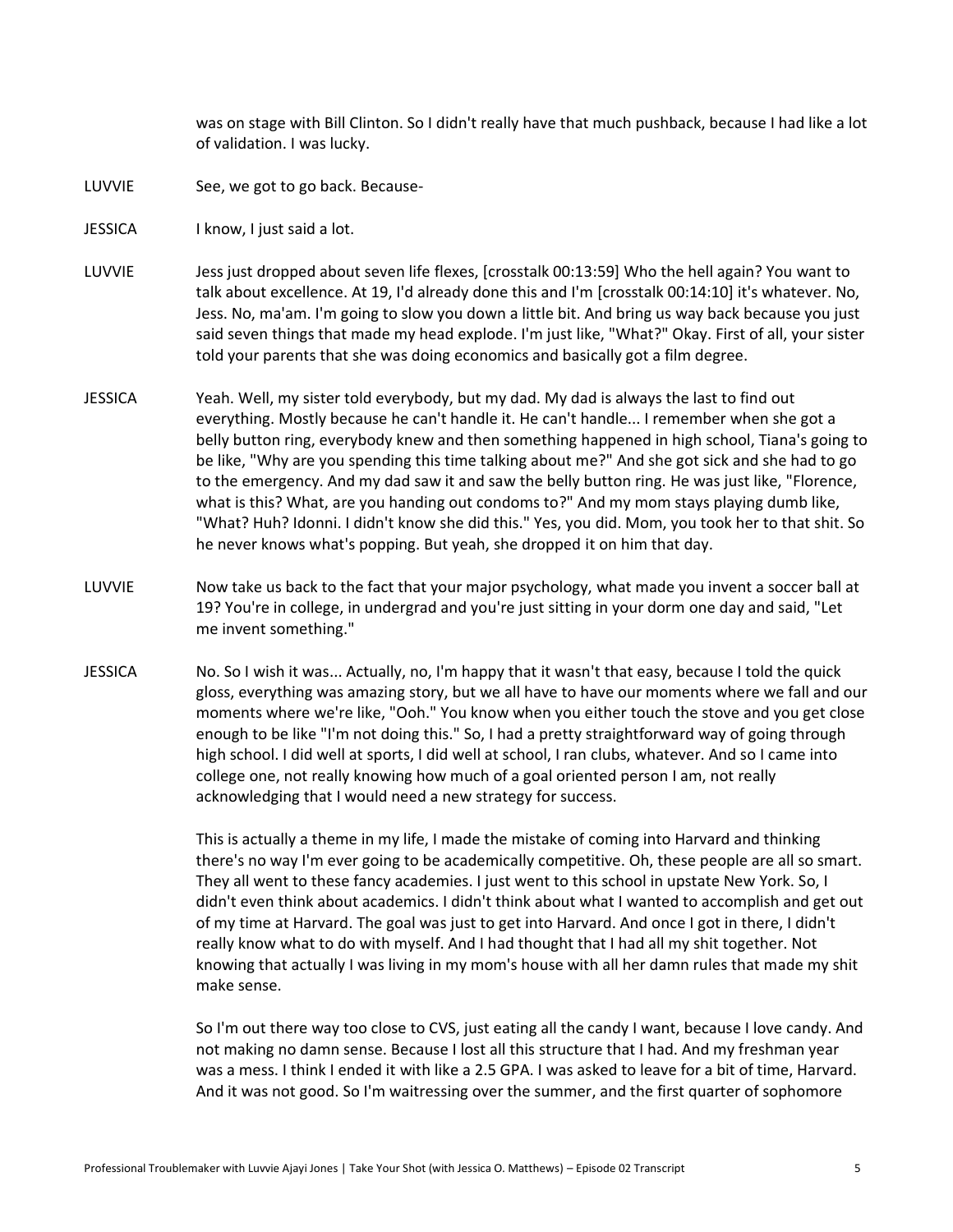year, trying to get my mom to look at me in a way that doesn't look like... I would've rather gone to prison, the disappointment that I've ever seen in her face because I just totally fucked up. And so I had to work. I had to work, convince them to let me back in the second semester of sophomore year. And my mom said, "Oseth, you better graduate on time." So I was like, "All right, I'mma stack these degrees. So I should act these classes."

But when I came back in, everything was different. So I told myself, "Okay. One, you have got to be very clear about what you are trying to accomplish and have incredible intention with everything you do." So there are a couple of things I started to do. One, I started to create a daily checklist of things that I want to accomplish that was always longer than what I could feasibly accomplish in one day because I never wanted to get satisfied with myself. Two, I told myself that anything I did, the standard wouldn't be how I thought I would do compared to everyone else, but whether or not I would finish this feeling good about the work I put in and feeling good about how it resulted. And so there were still some hiccups going through, but I ended up graduating with a cumulative GPA, 3.7. So I basically got all A's from then on.

- LUVVIE Jesus.
- JESSICA I ended up being at the top of a few of the classes that I thought, "Oh, how could that even be possible?" I ended up seeing this class, that was called idea translation; effecting change through art and science, in my sophomore year. And it looked like a cool way to get some money from the school to try out cool ideas. And I always love to invent growing up. And it was like, "This seems interesting. Let's see where it'll take me." And so I took the class and of course, if I'm in this class, I'mma try to get an A. Because I need to get an A, because my shit was wild. And so I brought my full self there.

And there was a problem, there needed to be an idea and a solution that could blend art and science to solve a problem. I thought about Nigeria. I thought about power. I thought about the psychology of how people have just decided that this is the status quo. At least back then, this is just kind of what the world should be. And I thought I wanted to create a psychological innovation more than anything else. At the time I knew the problem was infrastructural, classic Jess. I was like, "Ooh, that's too big. That's too scary to actually address, but maybe I can address the psychological problem of my own cousins who are engineers themselves, who can't imagine a world where there's a better solution for how we get the sustainable infrastructure we need." And so that's what led to an invention of a soccer ball that can generate energy.

- LUVVIE So, okay. Walk me through that. What even got you the idea of like, "Okay, I think I'll use a soccer ball."
- JESSICA Okay. Well what's the most popular sport that we see everybody playing in Nigeria, whether they have a ball or not, whether they're good at it or not?
- LUVVIE Soccer.
- JESSICA What's the one thing that usually Nigerians are just like, "Well, it is what it is. It is what it is. It is what it is." About the way the world is around them. For their own personal thing, they believe in the stars. The bananas leaf sweeper will think he can be president and something could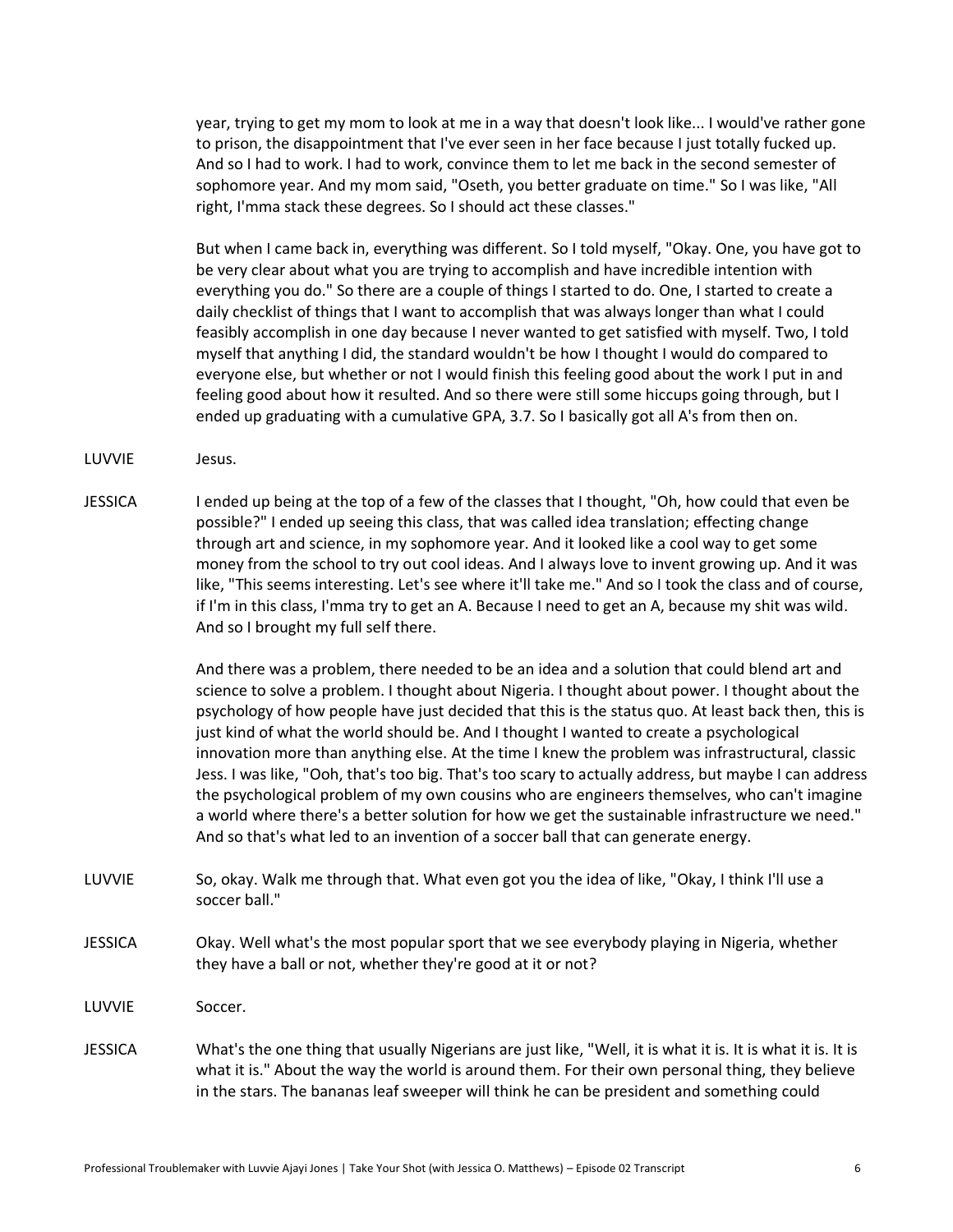happen. But usually everything is, it is what it is. But when you see people actually on the pitch and they're playing, that's when you see the real braggadocious like, "Oh, I'm going to show you, I can do this."

LUVVIE Yes.

JESSICA So for me, it was being there over the summer, seeing that, being like, "This is dope." It was actually a two part thing, I would say. One was; I was there for my aunt's wedding, 17 years old, same thing, you see everyone's playing, it's cool. We lose power. It's expected, yada yada. And I remember very specifically the fumes being so bad that one time, that I started to complain and my cousin said, "Don't worry, you'll get used to it." And I thought that was bullshit. And I was like, "Bro, this doesn't feel like something people should get used to." And I remember juxtaposing that in my mind to when they were playing with, it wasn't even a soccer ball, but whatever they were playing with at the time and seeing them have that kind of passion and excitement and thinking, it's almost like two different people in two different worlds, and that needs to be brought together. But I didn't necessarily have any thought there then.

> But then when we came back to the States, that year was a tough year, especially for my mom. She lost her sister, who was younger than I am now. She lost her brother-in-law and she lost her father, all in one year. And I remember thinking like, "Damn life is... Death is just so real." And there's nothing you can do to get rid of that. But I have this urge to try to solve problems. I truly, I kind of take pride in the concept of being a world class problem solver, and always trying to find a way through. And so it broke my heart that my family, the members who had passed away likely passed away believing what my cousins believed that most of the problems that you should just get used to it.

> And so that was what kind of gave me the push. I like to say, innovation lives between a rock and a hard place. And so for me, the rock was actually just this overall experience at my aunt's wedding and seeing that, but the hard place that actually pushed me to do something and really start to be very focused on that, was these members of my family passing away. That's what gave me the urgency. And then the focus and the structure came from this class. I knew I had to get an A, it was a group project, but I got the A, everyone else did not. Because I was like, "Well, this is what we going to do. Let's organize it." And we locked ourselves in a room and I was like, "We got to come up with something that's going to wow the professor." And I think someone was throwing around a ball. And I was like, "All right, well, how about this? Why don't we do this?" They gave us a prompt, a massively multiplayer game.

None of us played video games. We thought that was dumb. We're like soccer, it's a massively multiplayer game. And it's like, "Okay, problem. I know this is a direct problem." The other girls had some time overseas too. And they're like, "Yeah, we've seen this." And I was like, "I know that this specific thing will unlock a world for people."

LUVVIE Because Nigeria, for those who don't know, Nigeria has an energy problem. Where light will go, it would be a blackout, except it's not an exception, it's like the rule. People are expecting that any moment you might end up in the dark and you don't know when the light will come back on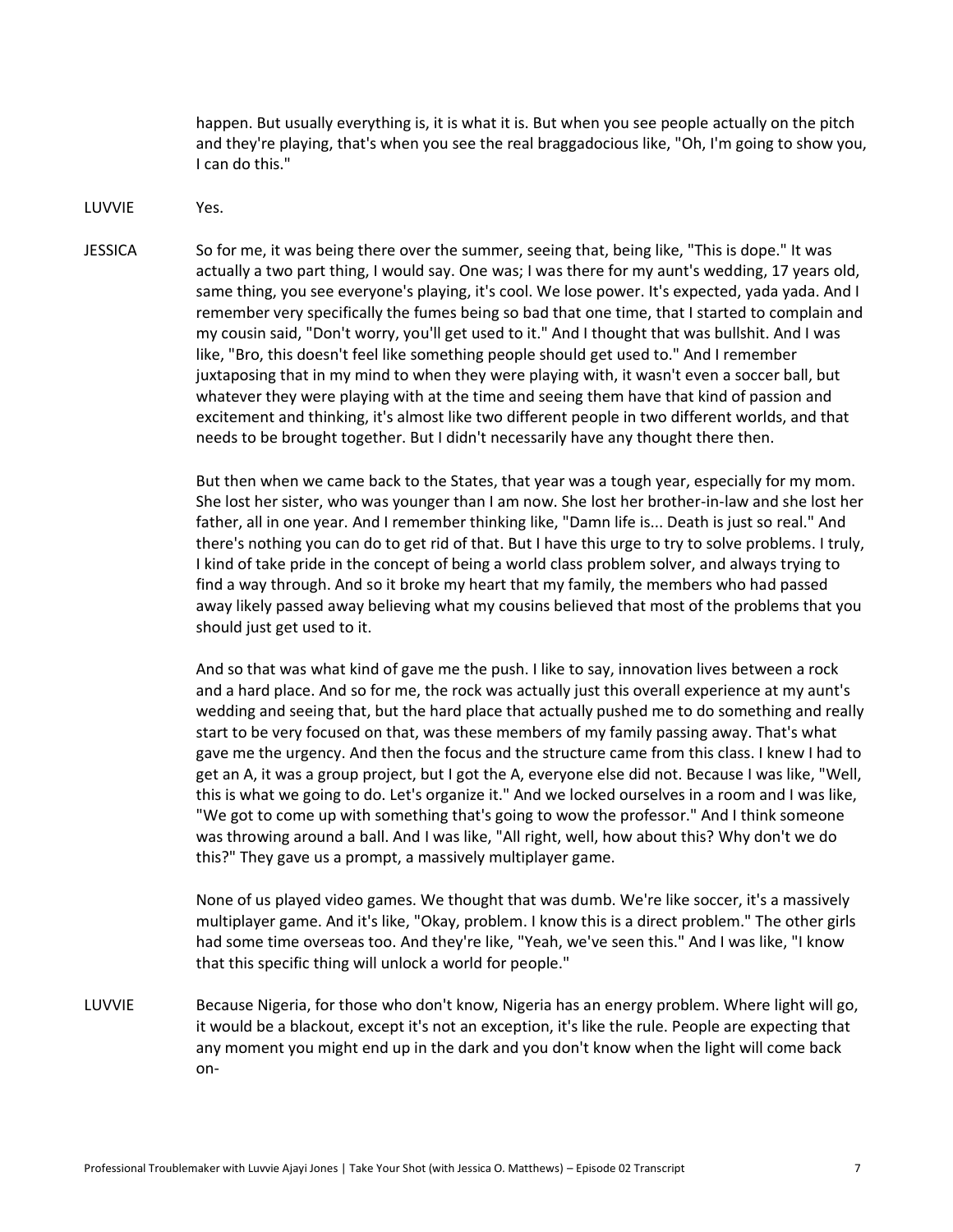JESSICA Multiple times a day.

- LUVVIE Multiple times a day. You might be out of light for three days for no reason. And Nigeria being such a oil rich country that is not poor, most people are poor, but that's a separate issue. Nigeria having that problem is massively ridiculous. It is just such a quality of life problem. But it's something that people are just like, "It is what it is." For such a long time. So that's what Jess is talking about. So all right, you came up with the idea to use a soccer ball, to harness energy.
- JESSICA Yeah. That was it. And it was never to like solve all the world's problems. It was just like, we got to break the way people think. It was always meant to be a psychological innovation. So that's where I go back to my degree in psychology. It's like, "Anyone can create a thing, but only some people can create something that will change how people think and will change how people view the world." And I felt like that was the way I could make the biggest impact. If you can inspire enough people to believe that things can be different, and to believe that they can play a role in the way things are different, to me, that's the best chance of things actually being different. It's like recruiting people. And so it was designed to be a recruitment tool, designed to be at first as a class project. What ended up happening over the course of, what's been now 33, I'm going to be 33 next year. So about 13, 14 years, I think it was most effective as a recruitment tool for me because I had no interest in engaging in energy.

And right now, I'm at the helm of an award-winning sustainable infrastructure company, with people on the team whose careers started a year after I was born. And it's because like, gosh, well one, I have an acronym that I say, I say that, luck is laboring under correct knowledge. So I felt lucky when I had this idea with the socket and it really caught people, people were into it. And so I was like, "I don't know when I'm going to be lucky again. I don't know what's going to be a lucky idea. So let me see what I can do with this." And so I kept on investing my time and my thoughts and my intention and to pushing and seeing where this would go. And I never got overly distracted by the glitz. There was some people who just wanted me to make one billion soccer balls and I was like, "But that's not actually going to solve the problem. That's just going to be one billion soccer balls everywhere."

Some people wanted me to do this and do that. And I kept on pushing and pushing forward and getting more and more into this world of like, why is it that a rich country like Nigeria, why is this the problem? Why is it that in 2020... Let's look at this from a global perspective. Even in the US in 2020, we have natural disasters that are wreaking havoc on our entire planet at an exponential rate. We have millions of kids who lack basic access to broadband internet to go to school. We have cities that are facing unprecedented budget deficits, so they cannot provide the services that you needed even before COVID, let alone with COVID. We have marginalized groups feeling even more left behind. All of this in a world where we all keep talking about hovercrafts and AI and 5G, the fuck? What are we talking about? Why is it that we have all of these technologies and we still have the world that we live in?

- LUVVIE Yeah.
- JESSICA And it took me over a decade to figure out why. And once we figured it out, me and the team we were like, "All right, bet. This is what we're going to work on fixing." And it started because of power. I would say that we would not be where we are, if I wasn't coming from the perspective of being a Nigerian-American, who knew that power infrastructure was not good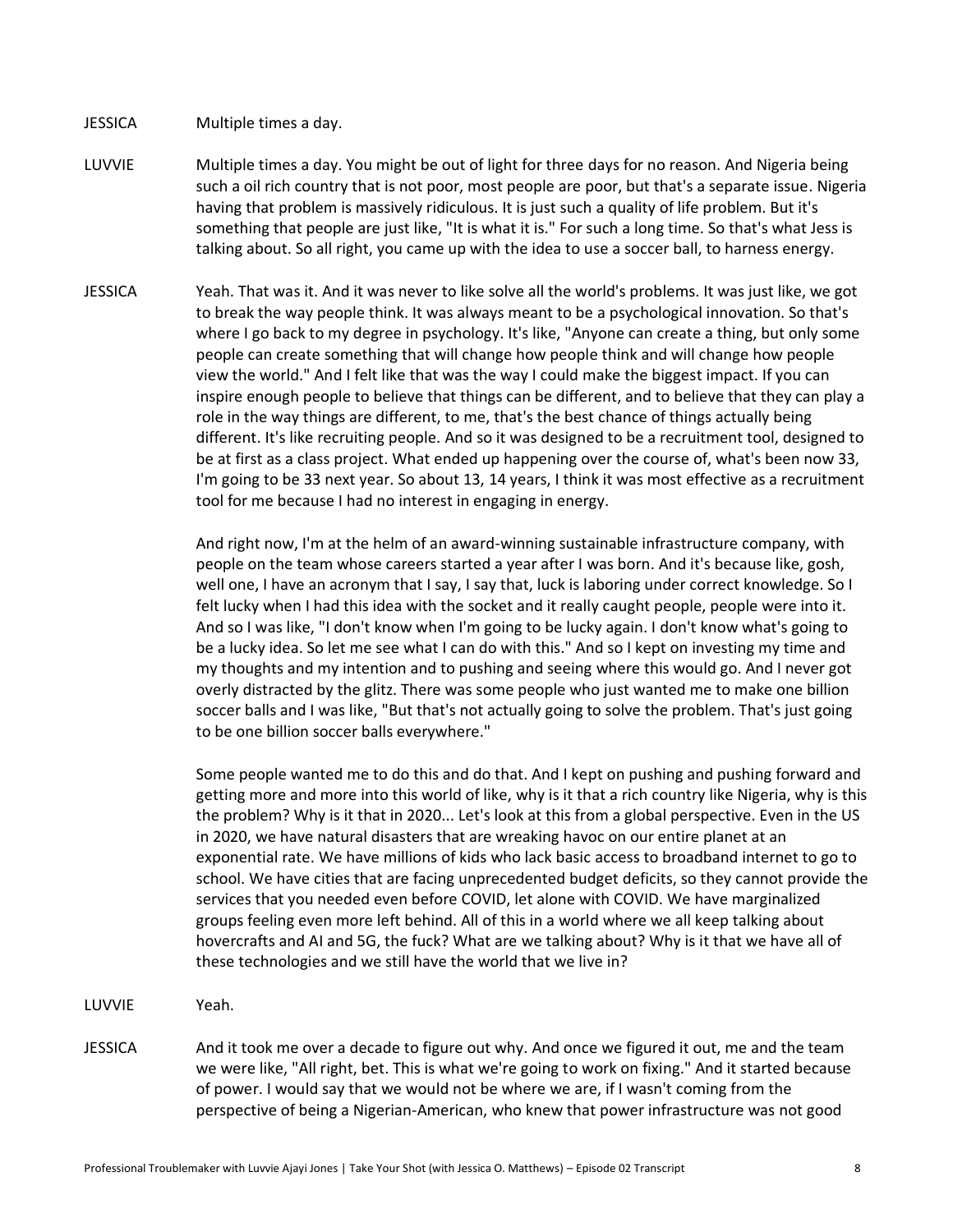enough, we wouldn't be where we are. Every single other company, every other founder, every other CEO, even the Jeff Bezos' and the Elon Musks of the world, whoever's in this game. They all were operating from the perspective where power works when you flip the switch and it goes on. So they built technology on top of an archaic system around power. I was operating from the perspective of knowing that it does not scale, it does not work. And so we built from a layer below. And now, as far as I'm concerned, we're designing, cost-effective, smart, sustainable communities that they could only dream of doing.

Imagine being in an online space where people's foolishness doesn't make you want to fight the air. That might sound impossible with your current choices for social media, but I was sick of wading through nonsense to find like-minded people, so I created my own online community. And if you are the kind of person who is striving to be a professional troublemaker and fight fear, we need you to join us in that community, because you need people to cheer you on.

**[LuvvNation](http://luvvnation.com/)** is my online community and app that is a safe space in a dumpster fire world. It's the place for the most thoughtful, funny, most chill deficient people on these interwebs. We're a community that comes together to make each other better with curated conversations, opportunities to connect, and challenges to help us transform and do better in every area of our lives. So, I want you to come in there, join us. Become a citizen of LuvvNation. So go t[o luvvnation.com,](http://luvvnation.com/) that's luvvnation.com L-U-V-V-N-A-T-I-O-N. Download the app in the App Store or on Android, it's on iOS and Android and come on through! All right. Back to the podcast.

| LUVVIE         | So you created the soccer ball in this classroom.                                                                                          |
|----------------|--------------------------------------------------------------------------------------------------------------------------------------------|
| <b>JESSICA</b> | Yeah.                                                                                                                                      |
| LUVVIE         | Got your psych degree.                                                                                                                     |
| <b>JESSICA</b> | Yeah.                                                                                                                                      |
| LUVVIE         | How did you now end up on that stage with Bill Clinton? How did you now end up building the<br>company?                                    |
| <b>JESSICA</b> | Yeah. Oh man, let's take this back.                                                                                                        |
| LUVVIE         | Yeah, take us back.                                                                                                                        |
| <b>JESSICA</b> | So, had gotten in, so applied senior year, not junior year, applied senior year. I actually thought I<br>was going to try to do my JD MBA. |
| LUVVIE         | Okay.                                                                                                                                      |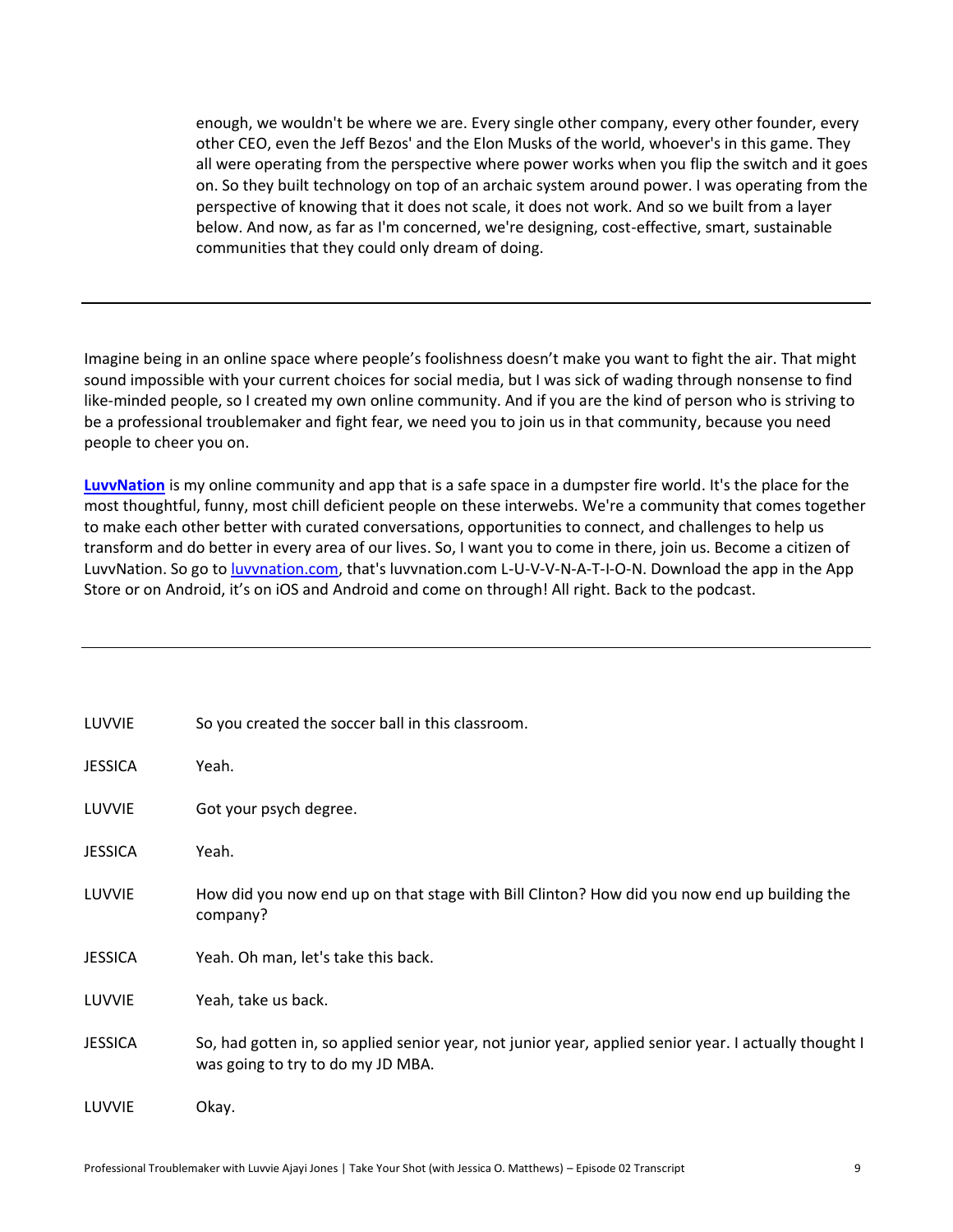JESSICA Again, classic Nigerian, just collecting degrees as necessarily possible, collecting degrees.

LUVVIE [inaudible 00:29:48].

- JESSICA Started studying for the LSATs and was like, "This shit's hard. This shit seems unnecessarily hard." Took a practice test was like, "We're going to require a lot of work to get the score I want to get. I don't really know." And then I was like, "I don't feel like doing this right now." Signed up for the GMATs, studied for a week, took the GMATs, got a great score and was like, 'All right, this is fine. I don't care." So tip number one, take the GMATs, LSATs are not... They're too hard for no good... Not necessary. So took GMATs got in and I was like, "All right." So I got a little bit of a period to kind of experiment with some stuff.
- LUVVIE You got to Harvard Business School?
- JESSICA Harvard Business School, yeah. Went to go and work for a startup. I was the first female hire, one of the first 10 people hired for this company. And, it was funny, we were still working... Some of the girls from the group class, even though that started to fall apart very quickly because there were just... It's a group project, so there are some people who are just showing up and you're just like, "Why is this person in here?" But so we had applied for a grant and had gotten it through the Clinton Foundation. And as part of that, we were invited to be on stage with him and the co-founder of YouTube and two people from his cabinet. The Clinton Global Institute, I think. And I was like, "Alright, that's dope." I think it was April of 2011.
- LUVVIE Okay.
- JESSICA And I was still working for this other company, and two things happened. One; just in working for this startup and seeing what was going on, I was able to learn a lot about how startups work and see that it's not really about the age that you are to say that you will definitely be successful in starting our company. I saw the CEO of that company, and he had done some things before, and I saw what he was doing, but I also saw mistakes he was making. And it wasn't about not making mistakes, it was about realizing that no matter what you do, you will make mistakes when you launch your own venture. So then I asked myself, I said, "It would be a lot cuter if I make these mistakes in my 20s and in my 30s." I was like, "Oh. I already know that he's not looking at cute at 35 right now making these mistakes. But me at 23 will be hella cute. Oopsies."

So I was like, "Okay. I feel like, why am I waiting so long? Let me just jump in." Go on this stage with Bill Clinton, it was this dope experience. I'm like, "Wow. Look where I am. These are really legit people." And he said the nicest stuff about me, dead ass, the Clinton's have always been such a supporter of mine that I'm just like, him and Hillary and Chelsea. And I'm just, "Oh." When 2016 happened, I could have had a cabinet position y'all-

- LUVVIE [inaudible 00:32:47] energy, shit.
- JESSICA Yo. And I'm just like, "Damn." But he just said the nicest things, I think a white man has ever said about a Black woman and her brain and her intellect. He said, "If ever there was an innovator, she's it."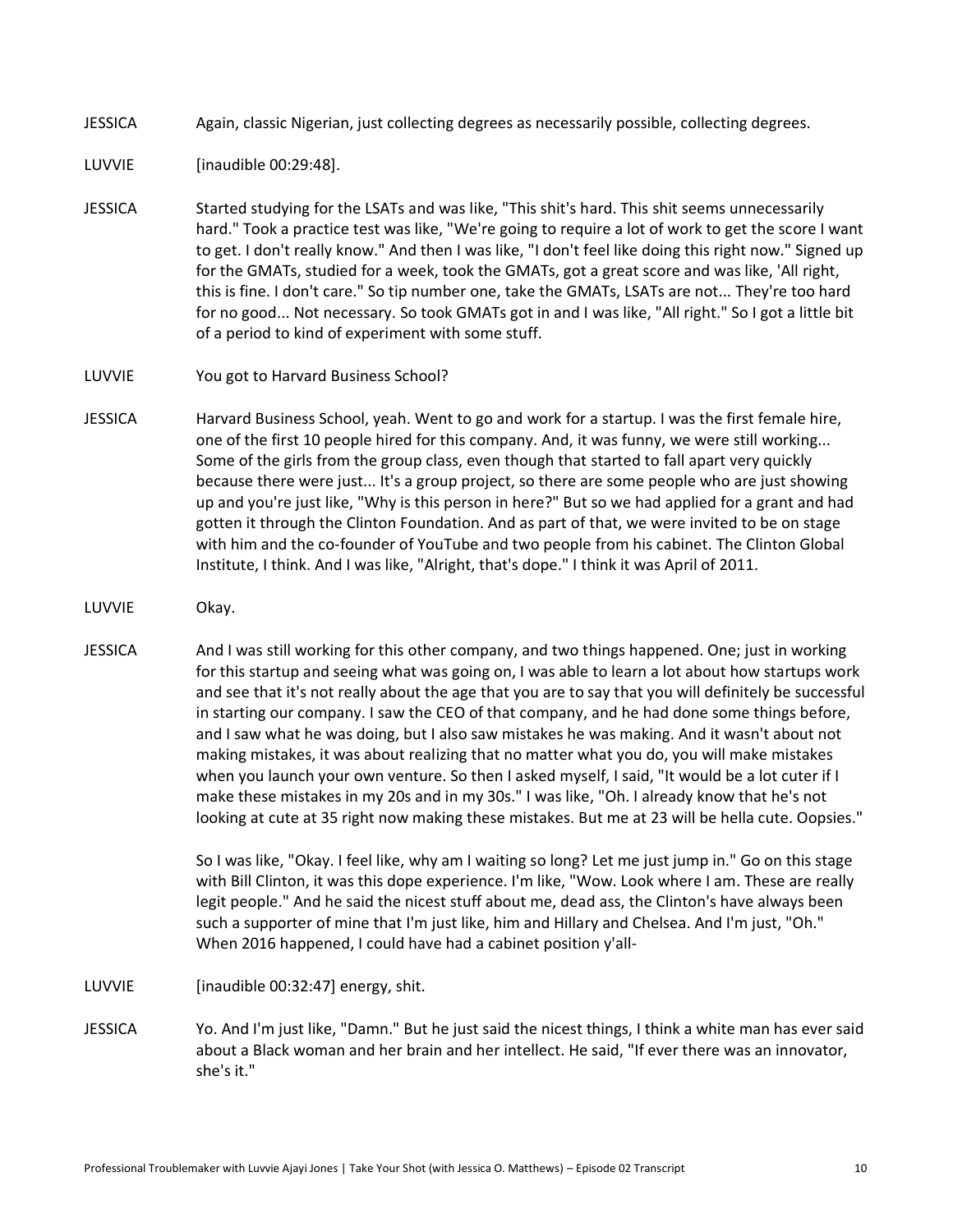LUVVIE Wow.

- JESSICA He said, on stage, publicly. That's why I'm just like, "Y'all need to..." He didn't have to say these things. He didn't have to invite me. He didn't have to do... And there was another Black woman, in his cabinet, some head of science lady that was there on that stage too. And when he said these things and he asked me, he's like, "So what's next?" I didn't have the guts to tell him that it was only my part-time gig. And I was like, "Alright." And I said some stuff, came back and I was like, "Y'all Bill Clinton believes in me. So, this is my two weeks notice. Bye. I got to go." So by May, that was in April, by May, I was full-time.
- LUVVIE How does one get started? Create an energy company.
- JESSICA One day at a time, one hour at a time. I like to say, the trick to thinking big is to think small. Especially when you don't really know where something's going to go. And I think that we often think that we have to have a full plan fully baked out before we can launch something, but that's not how life works. And sometimes these ventures... Think about you, right? You didn't sit down one day and say, "Okay, I'm going to stop doing this because first I'm going to write this book and then I'm going to do this. And then I'm going to write this book. And then this is going to happen." If you had tried to do that, you would have still been sitting there, jotting out... You would be beautiful mind and shit on the wall like some crazy... That'd be it.
- JESSICA So sometimes you're like, "All right, I have an opportunity right now, where..." Bill Clinton is not a dumb person. And he seems to think this is dope. That's enough of a reason to give this a shot and worst case scenario. I got business school. So I don't know what the hell I'm doing. I made so many mistakes, you wouldn't even believe it. But let's go, let's see, let's run with it. And I didn't even have a vision beyond just trying to make the soccer ball real. Now we're about to break ground in an actual city to transform the sidewalks and roads into a platform for all of the infrastructure communities need at no cost to the city. That's what I'm doing now. And back then, I was just trying to make a soccer ball makes sense. I was just trying to figure out supply chain. That was before I went to Shen Zen and everybody thought I was Serena Williams. And I had to like... That was before everything. I did not know what I didn't know, but I knew that if I didn't take this opportunity, I would regret it.

So you Google a lot. Man, I have a PhD in Google. I should own Google. You Google like crazy and you get comfortable being uncomfortable and you just go a little easy on yourself when you make the mistakes that you're going to make. And hopefully you don't make any mistakes you can't come back from. You will get sued. You will need a lawyer. You will find that the lawyer that you didn't pay, that the lawyer that you got because you were broke will not be a good enough lawyer for the things you need to do. You will need-

- LUVVIE It's trial and error, because a lot of times people are so afraid. And to your point, I love that idea of you to think small, to think big. Because yeah, people always want to have the full strategy. How am I going to get there? Sometimes you don't got the map to the promised land, you just got to trust that-
- JESSICA Especially Black women. We want to have the full map because we have so many responsibilities. White men do not. White men haven't thought it through from A to C, let alone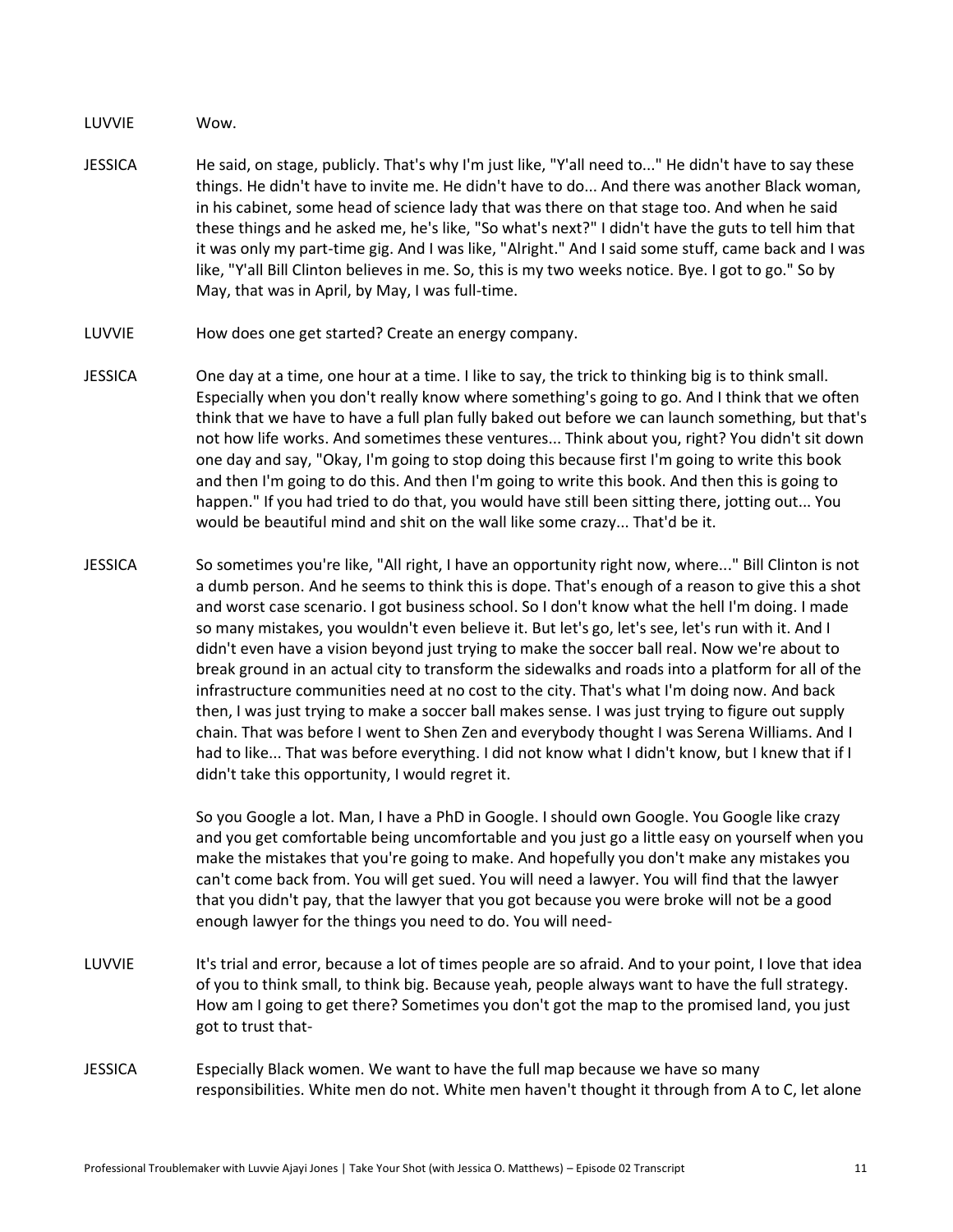|                | D E F G. We over here with Z, Z2, Z4. And we miss our chances a lot, because we're not just in it.<br>And it's hard though. You do have to be in a situation where you have opportunity and you have<br>to try to limit your responsibility a little bit. I was responsible for myself.                                                                                                                                                                                                                                                                                                                      |
|----------------|--------------------------------------------------------------------------------------------------------------------------------------------------------------------------------------------------------------------------------------------------------------------------------------------------------------------------------------------------------------------------------------------------------------------------------------------------------------------------------------------------------------------------------------------------------------------------------------------------------------|
| LUVVIE         | Yeah.                                                                                                                                                                                                                                                                                                                                                                                                                                                                                                                                                                                                        |
| <b>JESSICA</b> | To a certain extent, my family in some ways. But I remember when I was splitting time between<br>business school and the company, the hardest two years of my life, still to this day, as hard as<br>this pandemic was, not harder than the two years I spent as a full-time business school student<br>and a full-time CEO. Because I was in Boston and I was in New York, literally commuting about<br>eight to 10 hours every single week. In New York City, I lived in a crawl space above my office<br>where I got concussed twice, because if I got up too quickly, I'd hit the concrete over my head. |
| LUVVIE         | Ooh.                                                                                                                                                                                                                                                                                                                                                                                                                                                                                                                                                                                                         |
| <b>JESSICA</b> | The wildest shit. I remember studying for exams, driving to go and raise my first seed round, in<br>traffic, wildest, wildest.                                                                                                                                                                                                                                                                                                                                                                                                                                                                               |
| LUVVIE         | Wow.                                                                                                                                                                                                                                                                                                                                                                                                                                                                                                                                                                                                         |
| <b>JESSICA</b> | And I had no concept of how self-care would play a role in my ability to lead. And so I just let my<br>whole body and life go.                                                                                                                                                                                                                                                                                                                                                                                                                                                                               |
| LUVVIE         | And what years was that? 2013?                                                                                                                                                                                                                                                                                                                                                                                                                                                                                                                                                                               |
| <b>JESSICA</b> | Yeah. How do you I got in fall of 2012, that's when I started. So it was like 2013, 2014.                                                                                                                                                                                                                                                                                                                                                                                                                                                                                                                    |
| LUVVIE         | That's I can't even imagine.                                                                                                                                                                                                                                                                                                                                                                                                                                                                                                                                                                                 |
| <b>JESSICA</b> | It was crazy. It was insane. I was young.                                                                                                                                                                                                                                                                                                                                                                                                                                                                                                                                                                    |
| LUVVIE         | What did you walk away with besides the degree during that time?                                                                                                                                                                                                                                                                                                                                                                                                                                                                                                                                             |
| <b>JESSICA</b> | Oh, I remember thinking that I could do anything because I remember that it was so hard. It<br>took up so much time that after that, no matter how busy I was, I would never be that busy. I<br>would wake up each morning and I would make Runa tea and I'd put red bull zero in the tea.<br>And I'd go to class And I remember one time I yelled at a professor because I was just I think<br>she called me Jennifer instead of Jessica. And I was like, "It's Jessica." I was just like damn. I had<br>to go later to her and be like, "I would like to apologize for scaring you."                       |
| LUVVIE         | Because you wasn't in the Harvard, girly and shit.                                                                                                                                                                                                                                                                                                                                                                                                                                                                                                                                                           |
| <b>JESSICA</b> | Ooh. I was like, "Oh. Yeah, that was a mistake." Yeah, I knew I could never let myself go entirely<br>like that. And there would still be things I'd have to figure out in terms of self care, just in the<br>way life goes. But the biggest, biggest thing I took away from that was, ain't nothing ever going<br>to be as hard. When you push yourself and you know what you can do. And truly, like I said, I<br>can't think of any time that was harder. That took more of me, that took more energy, where I                                                                                            |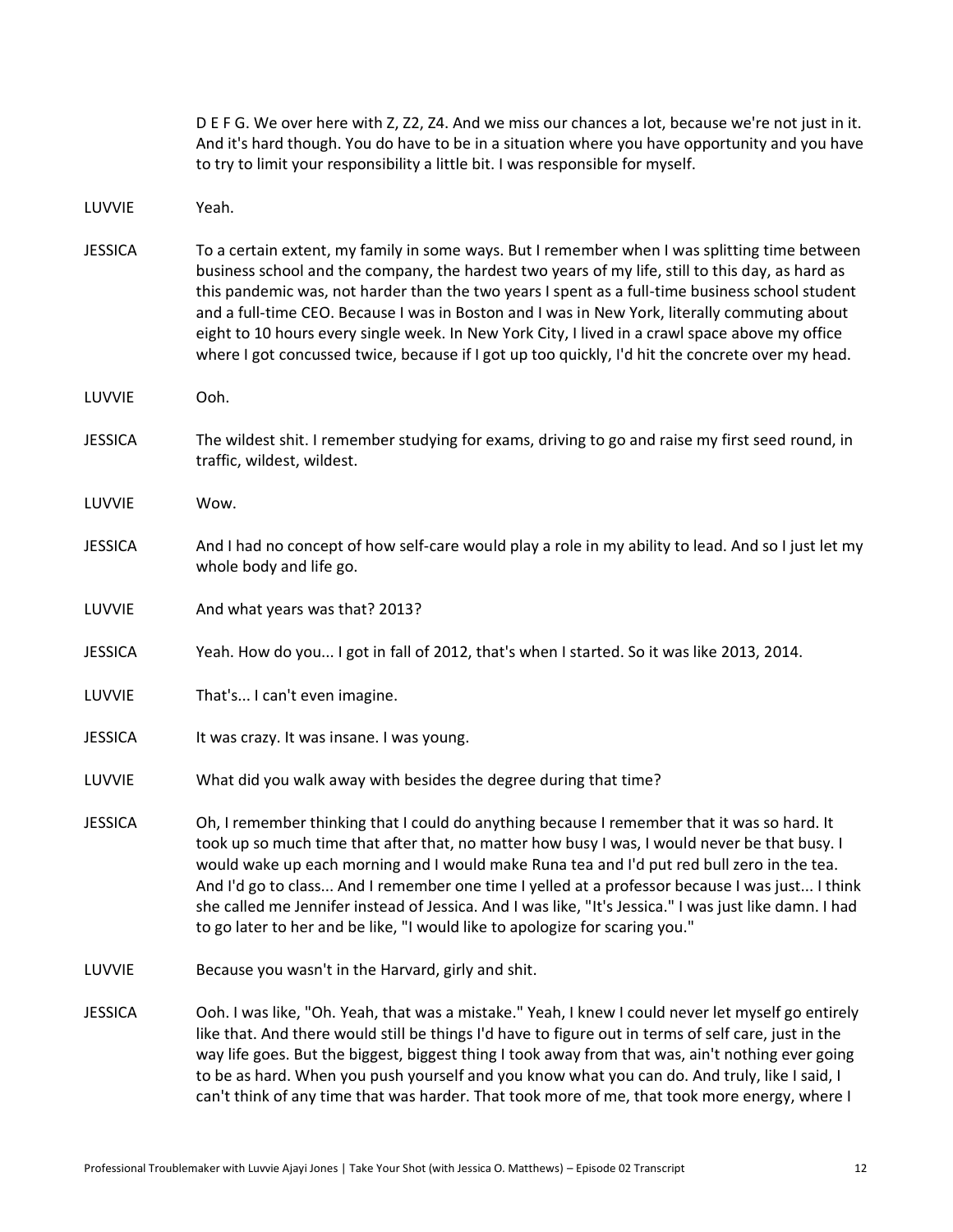felt more lost, I had no one to talk to, no advisor, no one to say, "Here's how you balance it. Here's how you think about this or that." Nothing like that.

- LUVVIE You were on your own trail, for real.
- JESSICA Yeah. It was. You also realize just how different you are too, from some people in business school. People had ways of how they thought about things that were so different for me. I remember just being in business school being like, "I didn't get that from the case. I thought this, or I thought that." And so even I know in business, I'm not your standard American psycho business person. That's not me. I use business, not as like an ends, but as a tool to achieve selfactualization, have an impact. I treat God as my biggest investor. I would sit there and be like, "Yo, I don't know why God gave me so much. But I feel like if these quarterly reports are up to par, he's not going to take away." So I'm like, what's the ROI that you are giving God on the gifts he gave you, because he might be like, "Well, I want to divest." So that's how I...

So I went through the whole thing where I was like, "I don't know about all this. I get it, I guess." But only within reason of the fact that God is my actual investor. And what I'm not trying to do is have a board meeting one day and be like, "What about that evil shit you did here and here and here? How are you going to account for that?" So that's always been the way I have thought about my business and what I do and just what gets me up in the morning. There has to be a balance of... Listen, make money, do well, drive things forward. But that devoid of just who you are as a person, can you look yourself in the mirror? Are you creating a better world for people? Are you making sure that more people on this planet feel good about the lives that they've lived when they die?

LUVVIE Yes.

JESSICA If all of that stuff, isn't part of it, it just doesn't really get me.

- LUVVIE The thing is, to your point about God, your career and the space that you're taking up is anointed. There's nothing about it that does not feel anointed. You are running a global power company as a Black woman. Who's not even 35 yet. And commanding respect. You are doing this world changing work. And I'm always in awe because there isn't another Jessica Matthews. Even if you were to look for another Jessica Matthew, she doesn't exist. Even if you were to look. And the fact that your name is next to Elon Musk in terms of the work that you're doing for power, amazing. So let's talk now about what you were getting to earlier, in terms of when you realize the real problem beyond the soccer ball, the real problem that you were trying to solve, what was that problem?
- JESSICA Yo, so this is wild. I would love to say that it happened super clean. First I thought it was this, and then I realized, but it's never... Anything that's really hard and where they're kind of hiding the ball because the people who are in this industry, I think that they know that if they were very articulate and clear about their problem, they would be in trouble. And so they don't always want to say it out loud. And it was a digging process. So what was great about the socket is that it put me in the room and I was like, "I don't even know if I want to be in this room, but I got in the room." Once you're in there, you're like, "Well, let me see if I could like [inaudible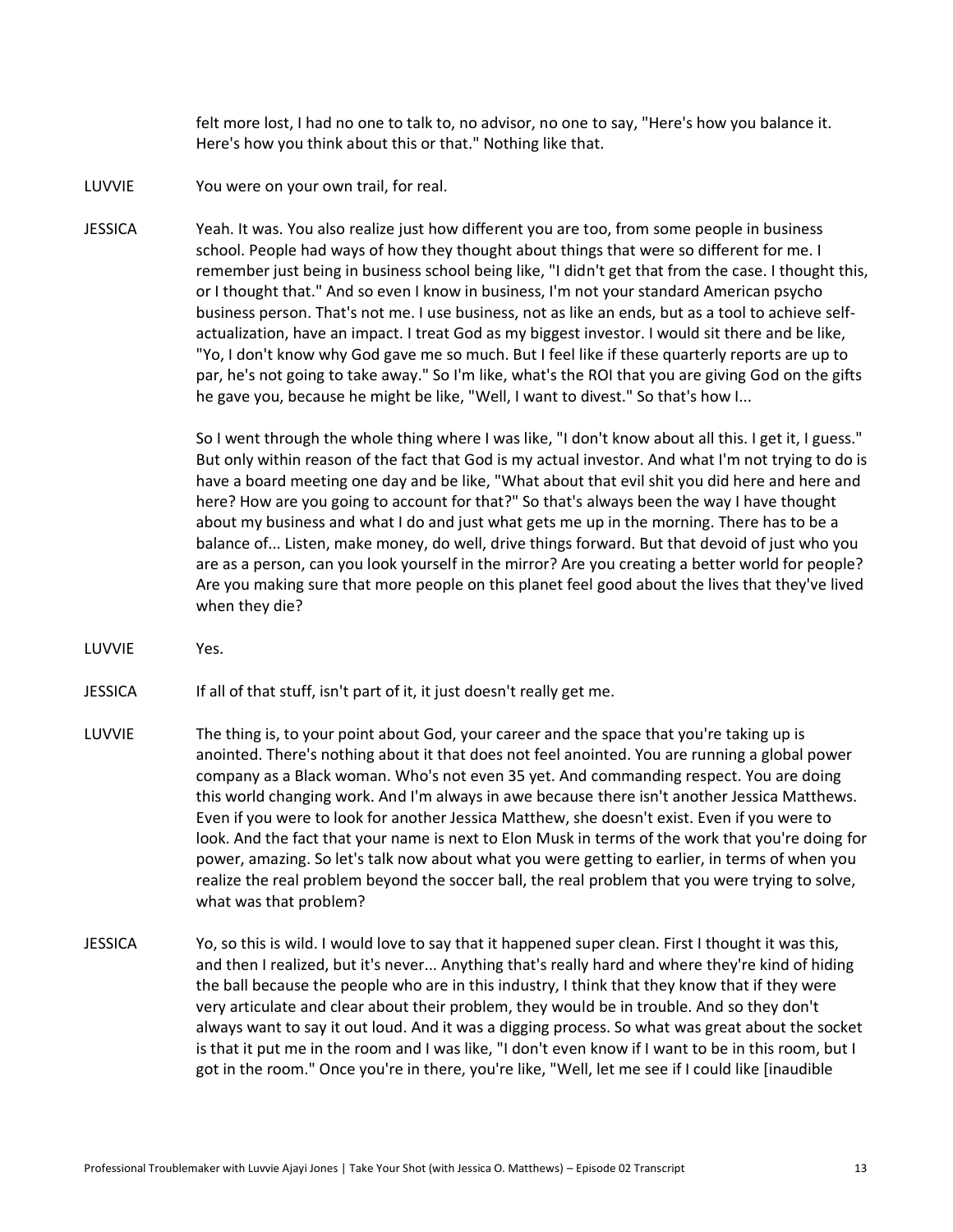00:43:42] this off. Let me make it comfortable, let me see what's going on." And so for me, I think it was a process of three realizations over the course of a decade.

First I thought, "Yo." I knew that this was an infrastructural problem. Ain't no soccer ball going to solve the world's energy problems. But I thought that one of the biggest issues was inspiration of some of my own cousins who are chemical, electrical, industrial engineers being like, "There's nothing we can do." And I was like, "There needs to be a way for you to realize that there is something you can do." So I create a soccer ball to inspire. And generally started doing energygenerating, play [crosstalk 00:44:27]

- LUVVIE Explain what the soccer ball did exactly.
- JESSICA Basically there was a dynamo mechanism inside of the ball. I'm trying to think about a simple way to explain it.
- LUVVIE So basically... You know what, let me do it in non-scientist terms for y'all.
- JESSICA Okay.
- LUVVIE So Jessica invented a soccer ball, that as people are playing with the ball, it's harnessing energy.
- JESSICA Mm-hmm (affirmative).
- LUVVIE That ball, because it's already harnessed energy can then go to help you charge your phone. So she invented all the things-
- JESSICA Jump rope that could do it too.
- LUVVIE Jump rope. I have the jump rope.
- JESSICA Yeah.
- LUVVIE My jump rope is right here. You have the jump rope. You have the stroller, as you're roller pushing the stroller it harness' the energy, you can plug your phone into the stroller. So that is the very basic 101 version of what Jess invented. All right. Continue.
- JESSICA Yes. So I started first and I was like, "Let's create things that generate energy from normal life." But it started with play. Because I was like, if you are playing and doing something fun and then getting the power that you need, psychologically that opens a door from a tangible accessible world, into what's being perceived as a scary inaccessible world that is energy. So the idea was to create these play products as a door for people to walk through so that we can have more people thinking about what the future of energy should look like.

LUVVIE Yes.

JESSICA I ended up walking through that door too and being like, "Oh shit, okay. What's popping." So then, we're pushing, we're pushing and I'm like, "This is cool, but I don't really see us solving the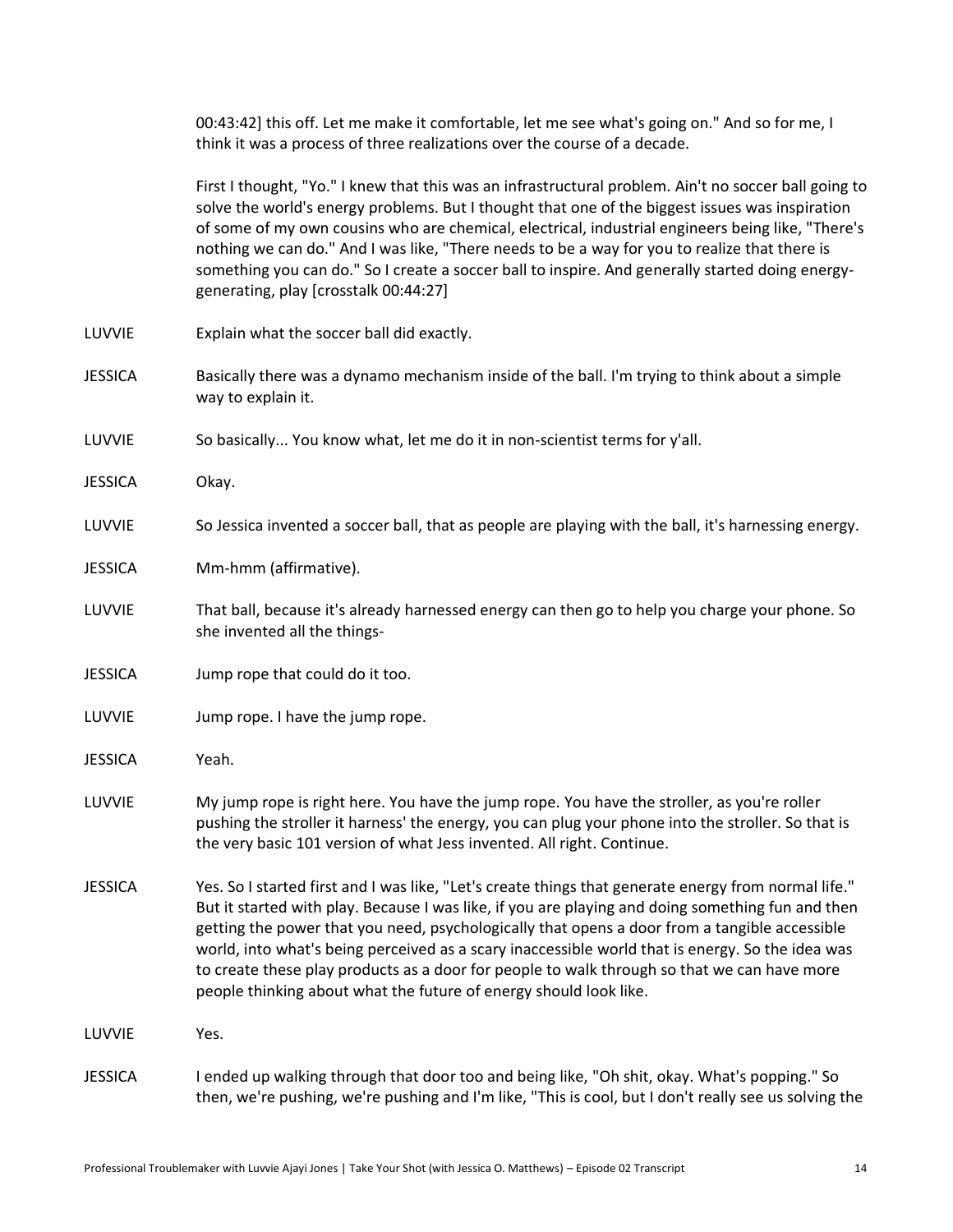problem. I'm still sitting in the dark half the time when I'm in Nigeria. So we're not there yet. And we can't just all be playing with soccer balls." So then I was like, "Alright, bet. Maybe we need to create a model because it's not just about energy generation. There's also about how energy gets where it's going and how you store it." So we start to build our IP and just a different way of thinking about all three of those things. And that's when we started working with the good babies of the world for the strollers, different companies, Intel saying, "Here's how you should think about your embedded energy strategy." But mostly on the consumer side still.

It was around 2016. And we were getting ready to really push on that. And they're like, "Oh, it's going to be like two, three years of testing and certification before you can put a product out." And that was like, "Two or three years?" And I was like, "When are you going to pay me, in two or three years?" I was like, "All right. I don't know." This is deadass what happened. I was like, "I don't really know how I'm going to survive two to three years." And then I was like... Also, it was going to take two to three years for a stroller then why am I so afraid of infrastructure? Because that's how long it's going to take for me to put out an infrastructure product. And that's the actual solution.

And I started to see the writing on the wall with some of the consumer products, like Fitbit jaw, like whatever. I was like, "I feel like infrastructure is where... I feel like all of these things are going to lose investment. I feel like infrastructure is where people are going to start investing. That's where the actual solution is. I've always known that's the problem." And then basically 2016, the election happened. And you know, people always talk about Obama being this incredibly inspiring guy. And Obama is a genius. He did not inspire me to do shit. I saw him and I was like, "He's a smart ass man. Constitutional scholar. Yes, he should be president." Then Trump got elected. And I was like, "So you mean to tell me this barely literate, fool-

- LUVVIE Barely literate.
- JESSICA Not only did he run for president and become president, that he used to do infrastructure. At that moment, I was like, "I've been tripping. While I'm over here and putting myself in this lane, people who can barely read are running for president and building infrastructure." And I was like, "No, nigga." Called up the team. I was like, "We going to start building infrastructure. I've been fucking around. Clearly. You ain't got to be that smart to do this shit. Also I might run for president. Mark it." Because clearly... I think I could do better. If it's about who can do better, I could do better than him. I could definitely, I am 150% smarter than this fool. So anywho... Thank you Donald Trump. Because if it was not for you, I would not be where I am right now. Just like Obama made you run for president, you made me want to take over the world. So look at that.
- LUVVIE Amen.
- JESSICA Because I was like, "Oh, okay. No worries." So that's when we started working on infrastructure and that's when we started looking at the ground and what you can build. And we started doing some stuff at energy generating ground, which is cool. But that's when we really realized we dug in, built a lot of IP and realized that, this is going to sound crazy, that the thing that was needed was not just about power, infrastructure is integrated. We use everything together. We use power, we use broadband, everything's together and it's all about sustainable infrastructure.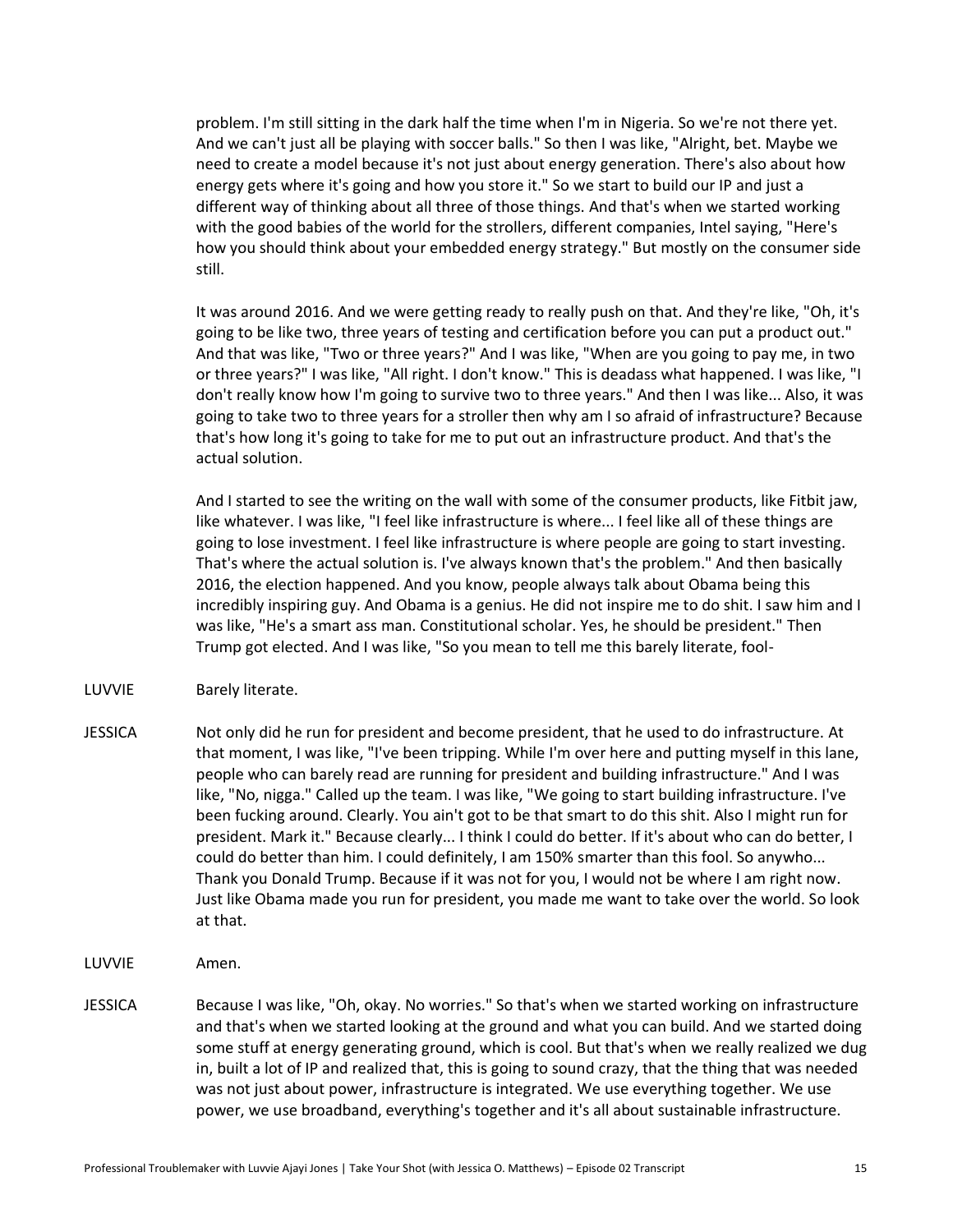And so when we started to really dig and look at everything, we were like, "All these new technologies already exist as I was saying earlier. So why don't all these communities have them?" It's almost like you go to a food buffet, a good one, the ones with the prime rib and the lobster, the good shit. And you're like, "Ooh, I'm about to eat this shit up." And then you're like, "All right, bet. Where's the tray?" And they're like, "What tray?", "All right, where's my plate." "What plate?" "Where's my spoon?" And so you're like, "So how do you expect me to take this food and eat it at my table?" And they look at you and laugh. That's the problem. The problem we have right now is that we have all of these technologies that exist, but there is no streamlined way to actually integrate them, deploy them and manage them in communities.

And so the result is piecemeal expensive solutions that cannot scale. And that's why we don't have renewable power everywhere. That's why we have power cables that a little bit of wind causes a fire in California for months, instead of those power cables being in the ground. That's why some kids still don't have internet. That's why Flint may not even have clean water. All of this shit is like siloed, archaic shit that people don't really know how to pull together-

LUVVIE [inaudible 00:50:43] talking to each other. So it's all just existing in different planes.

- JESSICA You try to go to a city and say, "Who manages this, this and this?" It should be one group. It's not. People don't know what the hell is going on. And it's all happening and while shit's popping off. And so I was like, "Wow, okay. So that means we need to create the tray, the plate and the cup. That's what we need to create." And so what we built, we took all of our learnings from how to put things in the ground, took out though that energy generation stuff, it doesn't need to be energy. All we needed was a streamlined platform that would allow you to build infrastructure in an integrated manner. So from laying power cables, to broadband, to sustainable durable sidewalks and roads, to managing water pipes, that's what we built. When you lay our stuff in the ground, you have a platform to easily integrate all these things in the ground, easily, upgrade it and make it serviceable. It's like handing a city, an iPhone that is their infrastructure. And saying, "Here are all the apps that you can upgrade whenever you need to."
- LUVVIE Wow.
- JESSICA I won't go into the technical ways of how we can, how it's subsidizable, but what's kind of dope is when you then put these papers in the ground...
- LUVVIE I just got to say, Black women will save the world.
- JESSICA Amen.
- LUVVIE Black women will save the world. Because my guy... Again, the world needs us. We just out here like figured it out-
- JESSICA Got it.
- LUVVIE [inaudible 00:52:21] A really rich woman. And when you become president, can I be in the cabinet?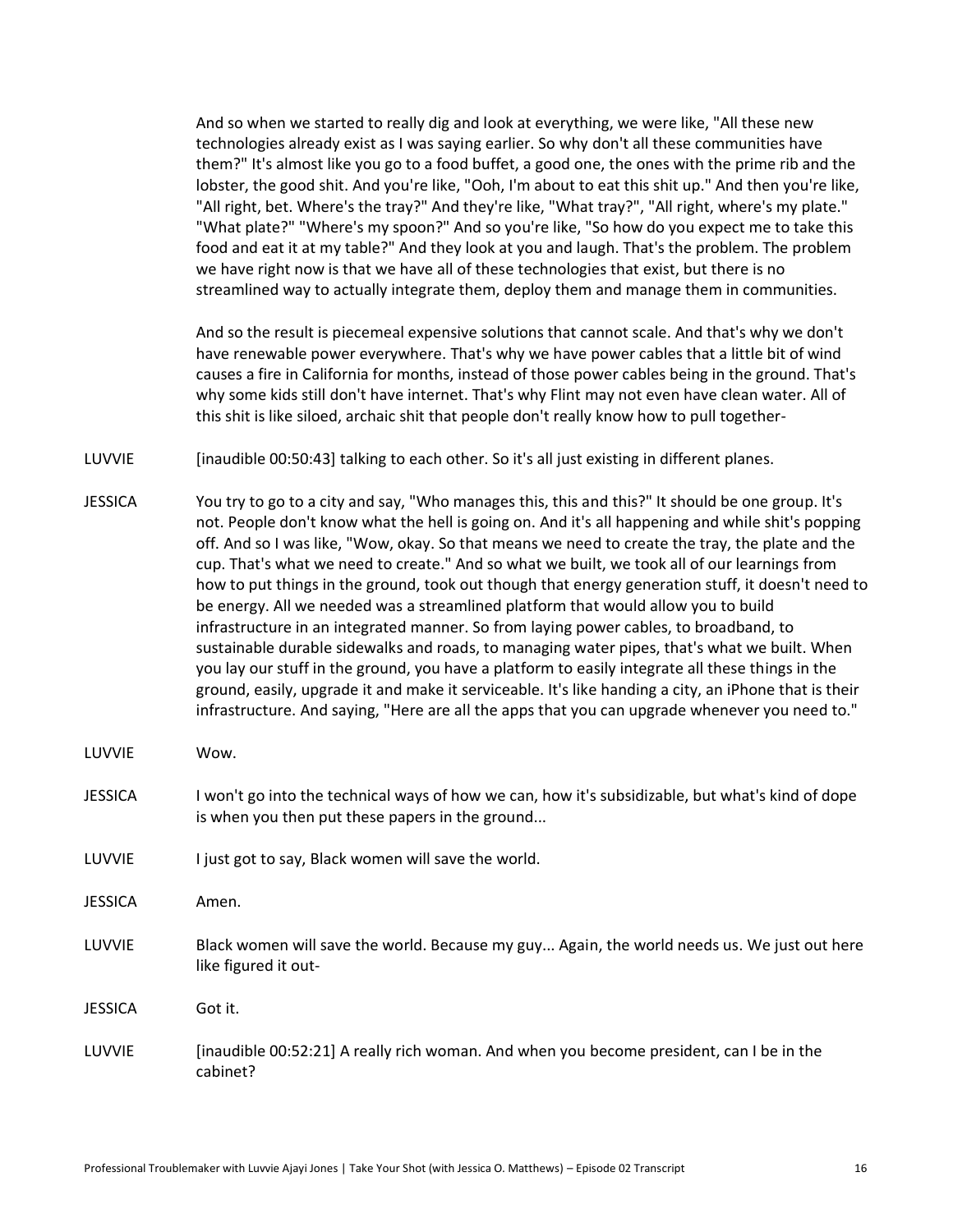| <b>JESSICA</b> | Yes.                                                                                                                                                                                                                                                                                                                                                                                                                                                                                                                                                                        |
|----------------|-----------------------------------------------------------------------------------------------------------------------------------------------------------------------------------------------------------------------------------------------------------------------------------------------------------------------------------------------------------------------------------------------------------------------------------------------------------------------------------------------------------------------------------------------------------------------------|
| LUVVIE         | Just create a secretary of [crosstalk 00:52:28] me, you know what I mean? Just create a cabinet<br>position for me called secretary of side-eye-                                                                                                                                                                                                                                                                                                                                                                                                                            |
| <b>JESSICA</b> | And truth. Oh.                                                                                                                                                                                                                                                                                                                                                                                                                                                                                                                                                              |
| LUVVIE         | And my job is to be your anger translator. So whenever you want to cut somebody out, you as a<br>president can't cuss them out. Just be like, "Call my secretary of-                                                                                                                                                                                                                                                                                                                                                                                                        |
| <b>JESSICA</b> | You would be so good at that. Kamala used to call you because deadass having been in like some<br>private groups with you. I still remember. Remember when, I will not say this individual's name,<br>made our sweatshirts for our group. And you were like, "I'm sorry, but this isn't good enough." I<br>was like, "Oh, shit. Feedback." You'd be like, "You can't go to a presidents and prime minister,<br>listen, we appreciate your efforts, but this is not going to work so"                                                                                        |
| LUVVIE         | And they'll call you, and you give them the, "All right. Let me give you the diplomatic." Even<br>though let's also be clear, Jess is also the anger translator. So I don't know if the cabinet needs<br>me because Jess can handle all of that with all the smoke. Jess can give all the smoke. So you<br>know what Again-                                                                                                                                                                                                                                                 |
| <b>JESSICA</b> | It would just be a disaster. That's what I'm saying. Can we just talk about God willing when this<br>comes out, Lord Jesus, please. Let this be about God help me. Jesus. Jesus, please let it be<br>Biden and Kamala. Because honestly, I can't even If it's not that we can talk about that. But<br>what I love about Biden and Kamala's race right now is, Biden has surrounded himself with Black<br>women. Not just any Black women, Black women who have decided to shave their head. And<br>that way they can only focus on their lashes and their fucking earrings. |
| LUVVIE         | Amen Symone Sanders, giving looks.                                                                                                                                                                                                                                                                                                                                                                                                                                                                                                                                          |
| <b>JESSICA</b> | Giving it. Just like, "I'm going to" And if you put enough of us in a space, the way we cut<br>through bullshit. You can come and say all this noise. It we'll be like, "Right." And you can't<br>How you going to rattle someone who was built on shaky ground?                                                                                                                                                                                                                                                                                                            |
| LUVVIE         | Come on.                                                                                                                                                                                                                                                                                                                                                                                                                                                                                                                                                                    |
| <b>JESSICA</b> | So yeah, do I feel like Black women are particularly suited to solve the world's problems? Yes.<br>Yes, I do.                                                                                                                                                                                                                                                                                                                                                                                                                                                               |
| LUVVIE         | Because we're constantly solving problems. In our lives, at our jobs. We are constantly making<br>ways out of no ways. We'll see a cave and we'll see a wall and say, "You know what? All right, so<br>how are we going to break up the wall? Well, all I got is my earrings. Bet. All right. Can we make<br>a knife out of the earrings? Yes we can." Next thing you know, We on the other side of the wall.                                                                                                                                                               |
| <b>JESSICA</b> | Yeah.                                                                                                                                                                                                                                                                                                                                                                                                                                                                                                                                                                       |
|                |                                                                                                                                                                                                                                                                                                                                                                                                                                                                                                                                                                             |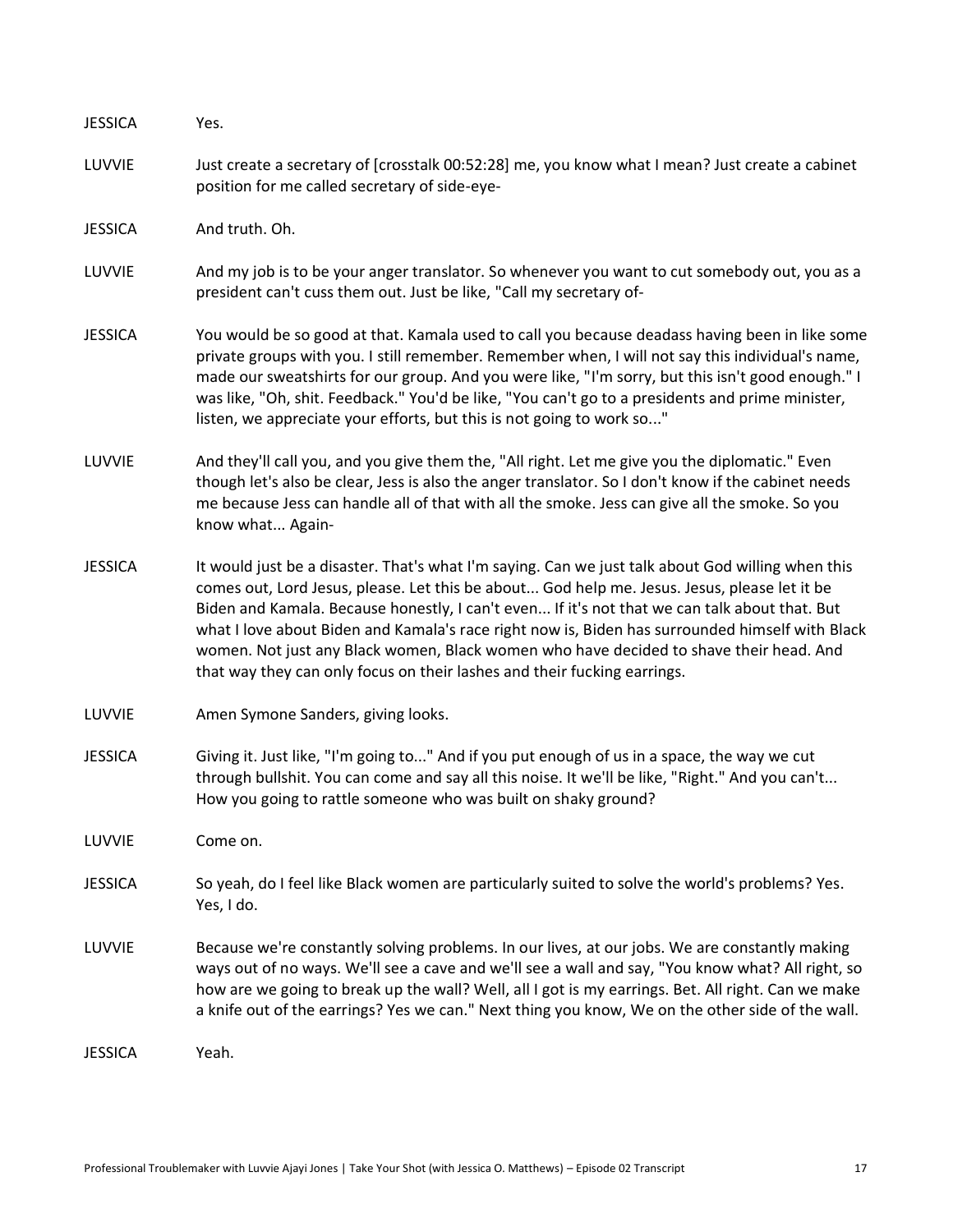- LUVVIE Black women, we are very much poised and created to solve problems. And if people just listen to us more often, the world will be so much of a better place.
- JESSICA So much better. We always organized... I still go back to this last election. I'm like Black women, we don't love all the options. I keep hearing from people just like, "Ugh, it's just so horrible that we're being forced into these options." I'm like, "Don't you live in a wonderful world where you can always get what you want. So when things are uncomfortable, you just don't even want to engage." Do you know that I might as well just kill myself? If that's [inaudible 00:55:39] If my life was always about finding the thing that felt a 100% right, that I would be doing nothing? Do you not understand the luxury and the privilege you have to sit here and complain that you have two uncomfortable options.
- JESSICA Whereas the rest of us, we all just did what we had to do. Like I said, I really, really wish... I just want everybody who votes for whoever when it comes time for this to pop off. Just be honest, be honest about who you voted for. Tell me what's up. Tell me why. Tell me what's going on. Because people never want to be honest to Black women because you know who we, we always vote for whoever makes the most sense. So people never want to come... People are afraid of getting this heat. And your book, when's your book coming up?
- LUVVIE Yo, my book comes out... **[Professional Troublemaker](http://professionaltroublemakerbook.com/)** comes out on March 2nd.
- JESSICA March 2nd.
- LUVVIE Yeah.
- JESSICA Hopefully by that time, we are focused on how to push Biden and Kamala towards where God wants him to be for all of us and how to fight the violent nonsense of people who are going to think that Trump got robbed.
- LUVVIE Yes.
- JESSICA And that this book will be a handbook in doing that.
- LUVVIE Yeah.
- JESSICA Like I said, alternatively, it will be a shield for the fire and brimstone.
- LUVVIE Okay. Listen. To your point, half of the battle of the world is getting people to believe in the right thing.
- JESSICA Yeah.
- LUVVIE And to believe in their power and to believe that things are not necessarily happening at them.

JESSICA Yes.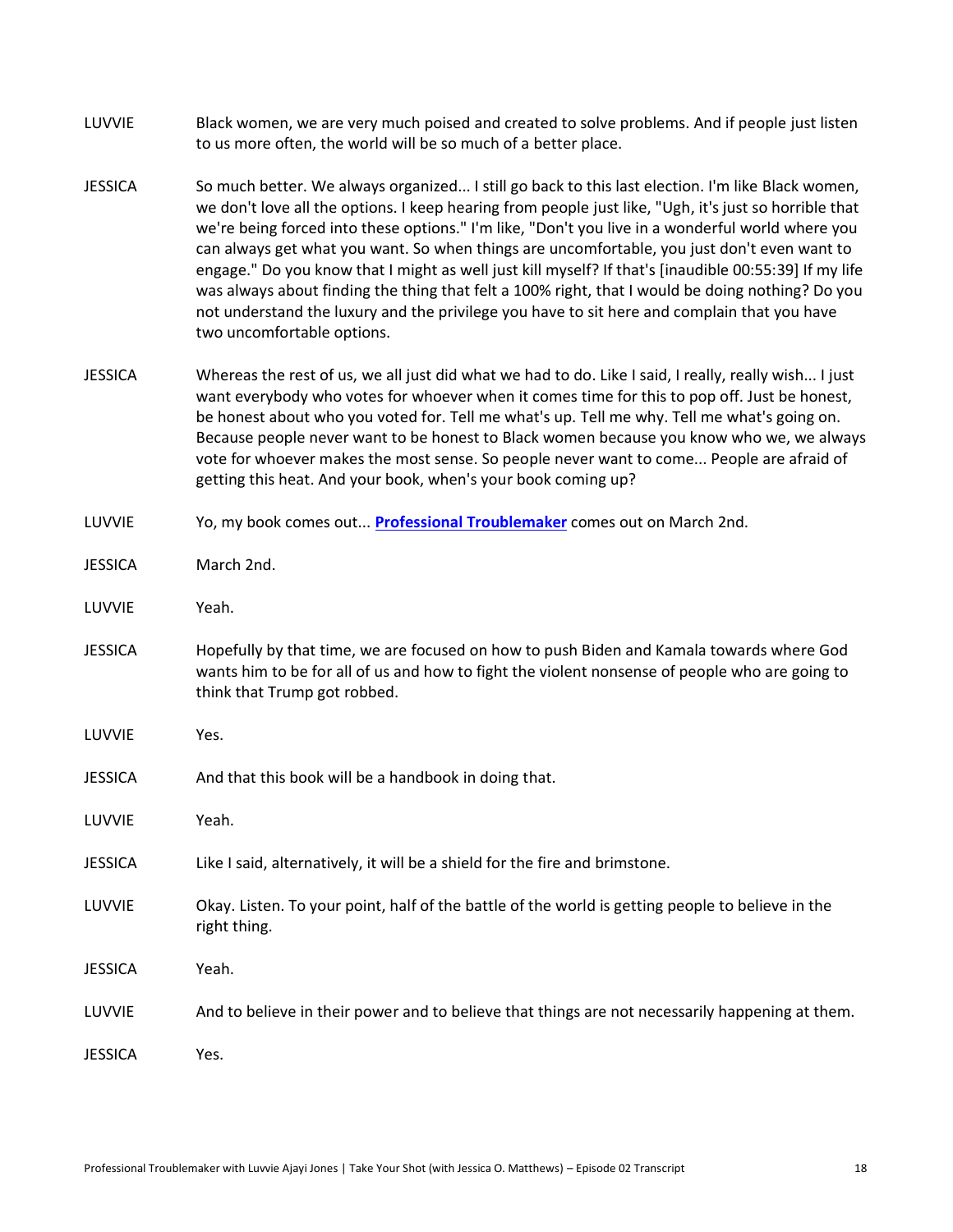- LUVVIE It's not just being thrown at you, that you can actually duck some of it or maybe even throw some of it back. And I feel like that is what I'm trying to make this book do. Is be like, "Yo, if more of us believe this power that we have, even when people are trying to convince us we ain't got it. Yeah. We can move mountains." Imagine if somebody told you and I'm sure you have, because you are a Black woman, not just in regular tech. Because there's "tech" and then there's tech.
- JESSICA Yeah.
- LUVVIE Energy and power is tech.
- JESSICA Is tech. I agree.
- LUVVIE So you're a Black woman, so I know you've heard all the nos, you've heard all the motherfuckers, who've tried to laugh you out the room. And if you let them convince you that you didn't belong there, you wouldn't be where you are today.
- JESSICA Oh yeah. And I think the biggest issue we have is this split reality of being aware and paranoid. So aware of the people not believing, aware of the people who are second guessing, aware of the people who don't understand why you're even here talking to them, people who are too busy trying to understand how you got here to even listen to what you're saying. But then the other side of it is you thinking about that when that's not actually what's happening. And so you're blocking yourself. And every single time that we kind of slowed down or slightly diverted off of what our true North is, was because I second guess myself. Or I just didn't believe that I should be the one at the helm of something huge. And I thought there was someone who I could bring in that was smarter or better, or that this part of the work should be left for someone who's smarter or better. That's the theme. I'm going to be honest, that's been my theme.
- JESSICA Now each time though, when I would do that, I would literally learn. I'd be like, "You ain't that smart." Each and every time I'd be like, "Hmm, I guess you good at this, but I still got to do it this way." And now I have a decade of experience to be like... It's not even about thinking that you can do everything. It's about realizing that while you are trying to determine if you can or cannot do it, there are people who have no business doing it and taking your shit. It's understanding that this should no longer be a question of, "Am I the best person to do something?" It should be a question of, "Am I the worst?" Everything should be the worst. And yes, we're sitting here and we're like, "Oh, but if I mess up, what if?" Fuck that, let it happen.
- JESSICA Enough Black women need to fall. We need to start taking shots that we might miss. We need to start doing things that could not work out. Maybe it's actually good for the world to see that ee're not just magical. We're actually just incredibly pragmatic, hardworking people. I want us to stop being so pragmatic. I want us to stop being so safe. Let us look not so magical. Let us look fucking crazy a little bit because we need...we're not going to see who can actually make the leap for us to really move us forward exponentially in an accelerated way, until we start taking some serious risks. And that's-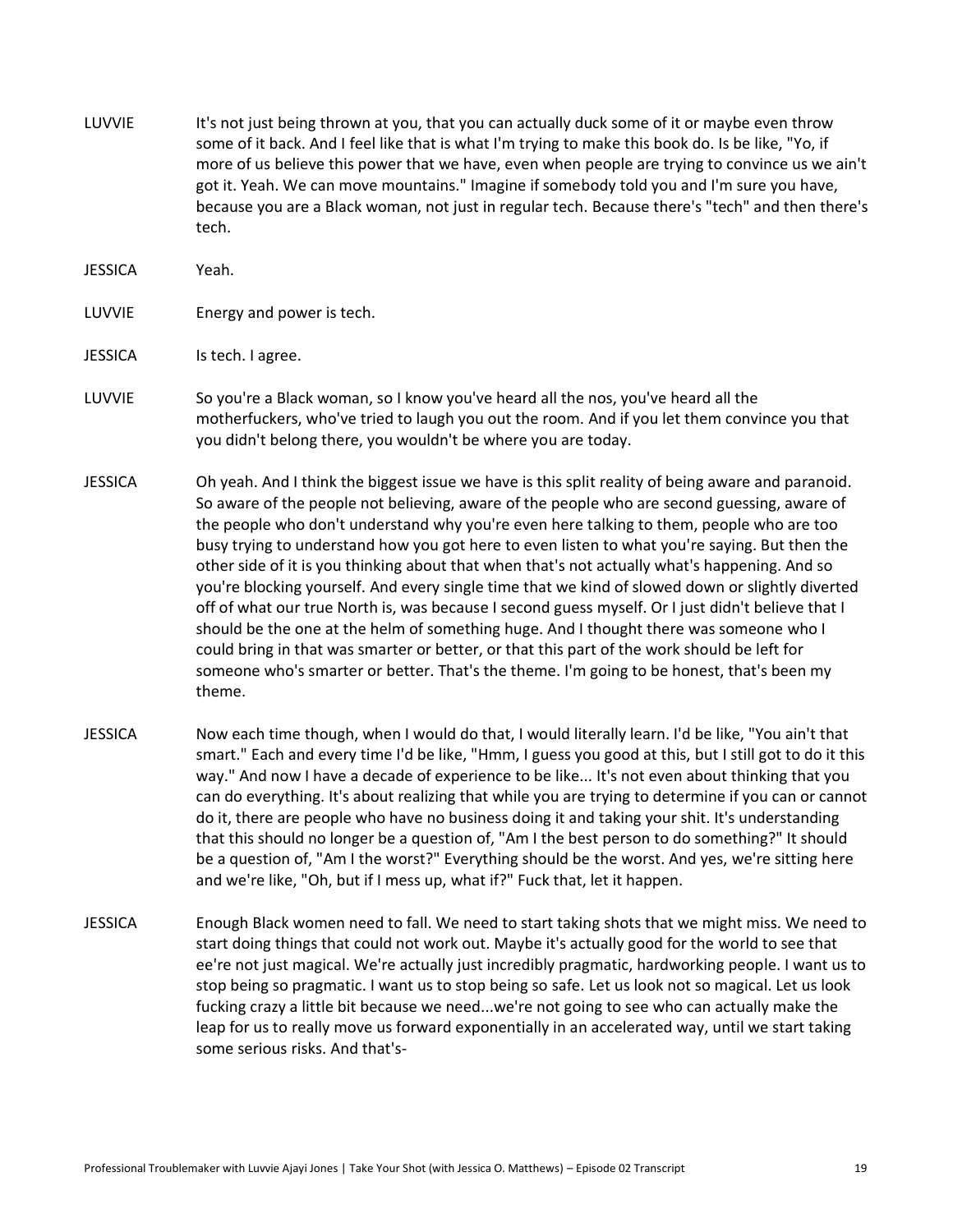- LUVVIE That is it girl. Listen. That is the realm that I am in right now. That is why I wrote this book because I need us to actually start doing the thing that we feel unqualified for, that we feel is bigger than us. That we feel like, "Oh, I got some nerve." Yes. Because until we do that, we're going to stay on the ground. And while we talk about magic, magic is in the air. What puts us in the air if we're constantly doing the thing that is touchable? Like I need you to think, "Yes, I can absolutely build the infrastructure of a whole country," so we can stop trying to build the infrastructure of a soccer ball.
- JESSICA Yes.
- LUVVIE How do you get to the country if you're still in soccer ball thinking?
- JESSICA Thank you. [inaudible 01:01:07] don't want to keep you in soccer ball thinking because that's where they understand. But you know what? Just think about it this way. If us just doing our basic ass shit looks like magic to everybody else, imagine if we actually start some motherfucking sorcery. Right now, our basic ass shit, that's just magic. Black girl magic is like, "Bitch, I just tied my shoes. Who the hell are you" First of all, what are you doing over there? Because as you said, we are on the ground, just reaching. And people are like, "Oh my God, it's magic." Bitch jump. Leap. Because if they think this is magic, hell yes, if we actually start to leap, there will be no problems on this planet. We are so good at the basics that they already consider it to be magic as you said, but magic does not live on the ground. Magic is in the air.
- LUVVIE Magic is in the air and we got to get in the air and we also have to not be afraid of falling because here's the thing about falling. We have enough soft spaces to land. Black women are each other's soft spaces to land. You just decide to do a project and was like, "It didn't go well." We got you still.
- JESSICA We are just like, "Hey"-
- LUVVIE We'd be like, "Well, you know what, babe, what's the next one?"
- JESSICA Onto the next one.
- LUVVIE What's the next one we are going to launch. Right? So we actually understand that for me, knowing that Black women are my safe space and my soft place to land makes me want to leap higher. You may realize that even if I fall, they're not going to let me hit the ground all the way. Because at the bottom of it, at the core of it, I have Black women holding me up. It's why when I started my company, I was like, "You know what? I don't know what this rider thing look like. If it don't work out, I can still go sit on my mom's couch. I'd be all right. I wouldn't be homeless. I'd be cool." A lot of people who are afraid to fail, your failure does not really look like failure because if your company fails, you're not going to be homeless. You got home girls who are going to be like, "Anytime you need, come to my house."
- JESSICA And you have a foundation, it's not like we out here jumping at the age of five. Most of us still have... You're never going to have a Black girl just out not having a little bit of something. But have you seen a Lovecraft country?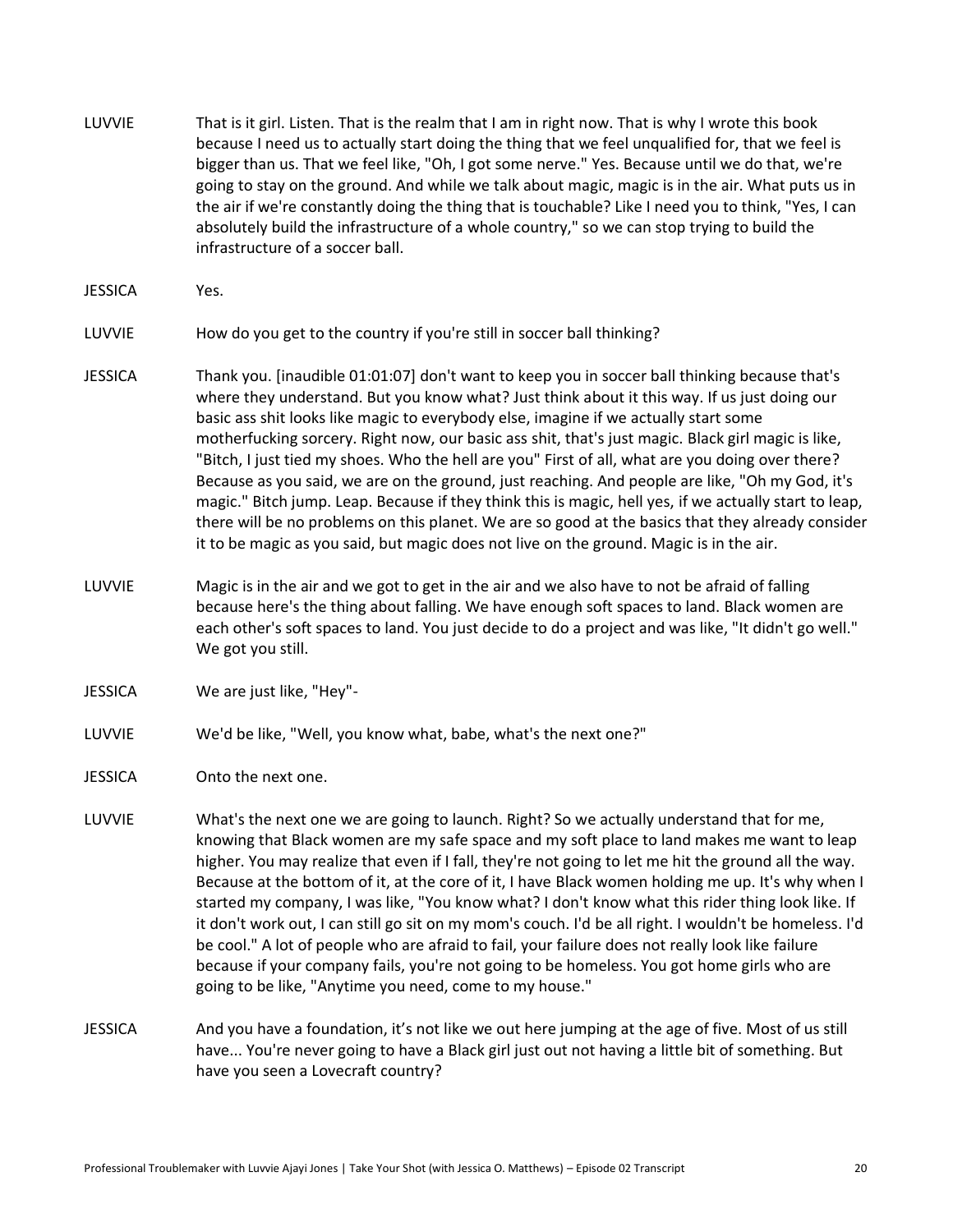| LUVVIE         | Lovecraft country is a revolution, okay?                                                                                                                                                                           |
|----------------|--------------------------------------------------------------------------------------------------------------------------------------------------------------------------------------------------------------------|
| <b>JESSICA</b> | Yeah.                                                                                                                                                                                                              |
| LUVVIE         | Hippolyta.                                                                                                                                                                                                         |
| <b>JESSICA</b> | Hippolyta.                                                                                                                                                                                                         |
| LUVVIE         | The fact that there was basically a parallel narrative of that whole thing, which was Black<br>women, especially Black mothers are time-traveling superheroes. Separate conversation,<br>separate thing.           |
| <b>JESSICA</b> | Yes.                                                                                                                                                                                                               |
| LUVVIE         | Everything else happening, but also, "Hi, I'm a time-traveling superhero who can bring my<br>daughter to the future to get a new arm, to then bring her back because I be solving shit."                           |
| <b>JESSICA</b> | That Hippolyta episode is in itself a poem.                                                                                                                                                                        |
| LUVVIE         | Yes.                                                                                                                                                                                                               |
| <b>JESSICA</b> | I was just like, "I have to watch it again because there's so much to grab from it." She said,<br>"Name yourself, name yourself." People are afraid to name themselves basic titles like writer,<br>like inventor- |
| LUVVIE         | Yes, a visionary-                                                                                                                                                                                                  |
| <b>JESSICA</b> | Visionary, poet.                                                                                                                                                                                                   |
| LUVVIE         | You are free to say it.                                                                                                                                                                                            |
| <b>JESSICA</b> | Name yourself and you name Oh my God, that episode, I'm so glad you brought it up. That<br>episode actually captures exactly what we're saying.                                                                    |
| LUVVIE         | Exactly.                                                                                                                                                                                                           |
| <b>JESSICA</b> | You don't belong on the ground, Black woman.                                                                                                                                                                       |
| LUVVIE         | Yeah.                                                                                                                                                                                                              |
| <b>JESSICA</b> | She had to be pulled. She was like, "You're not in prison, but you want to be." Or "You're not in<br>prison, but you think you are." It was something like that.                                                   |
| LUVVIE         | This is not prison, you're free to go.                                                                                                                                                                             |
| <b>JESSICA</b> | You're free to go because it's the exact same thing. We stay on the ground, we handle all this<br>stuff, we're mad at everybody for keeping us in the ground. Bitch, no one told you you can't                     |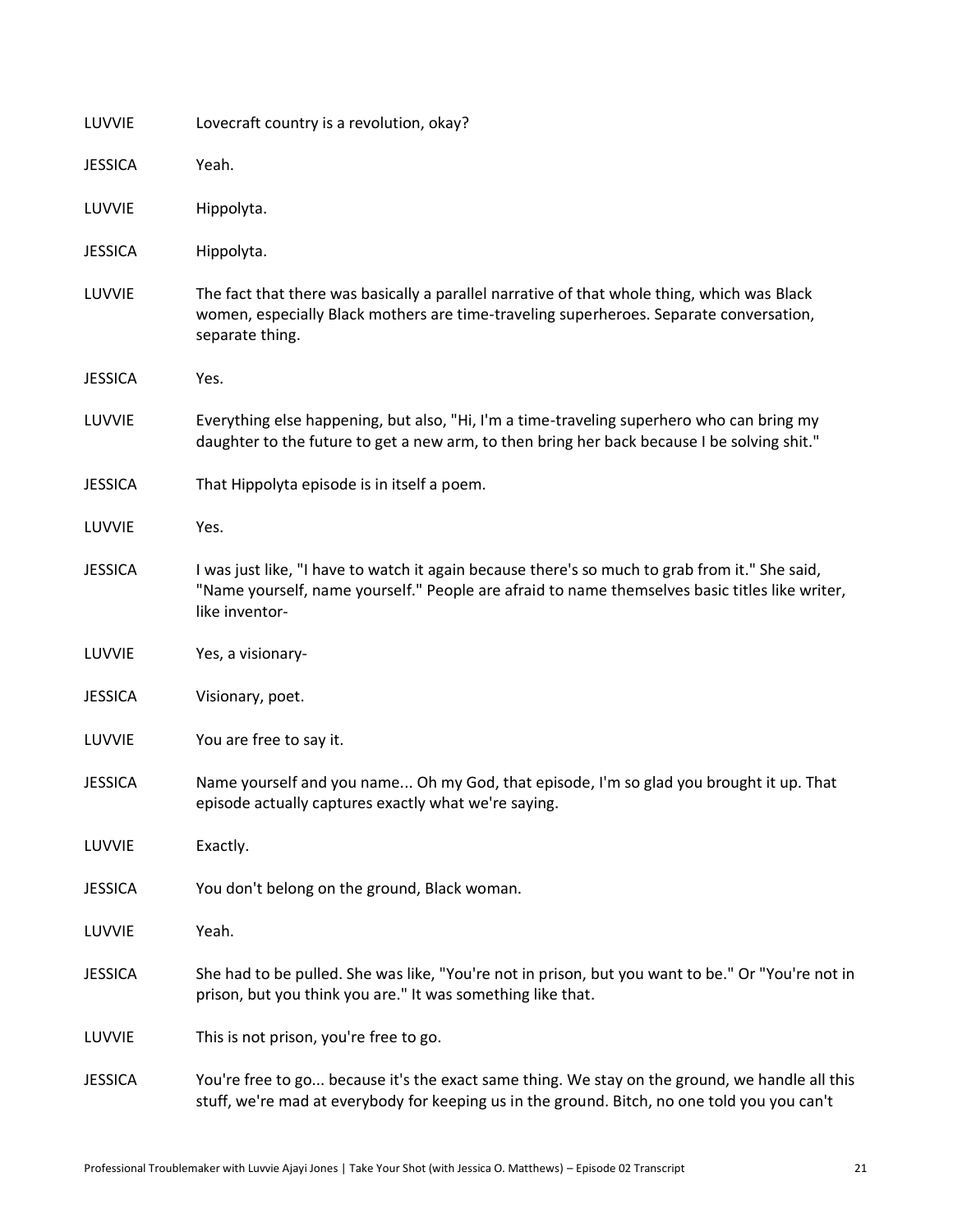leap. It's true. When you did leap, your daughter then got attacked by some crazy man and locked, sorry, spoiler alert. But there are going to be consequences to us being a little bit selfish and us leaping because yeah, I'm not going to be able to have this money for you to get braces. I tried my idea. Just eat some carrots, brush your teeth and chill, Bobby. I'm trying something out. Alright. Because guess what? Your dad doesn't give a shit about your braces. Your dad tried his idea. Why is it that I have to pay for your braces instead of launching my business idea? So guess what? You're going to floss. And we are going to chill.

LUVVIE We think our jobs on this earth as Black women is to self-sacrifice for the greater good.

JESSICA Constantly.

- LUVVIE You don't have to sacrifice your dreams. You ain't got to sacrifice who you are. Hippolyta got mad because she said, "You let me shrink, in fact, you encourage me to shrink." And what happens when we actually commit to not shrinking in this world no more and being like, "I will go explore the Cosmos, I'll be back."
- JESSICA I'll be back.

## LUVVIE I'll be back. When I'm back, whatever ends up being messed up-

- JESSICA I'll fix it.
- LUVVIE I'll fix it. It's cool.
- JESSICA But I need to take this time. And here's the thing... And George, he was a good dude. Her husband was a good man. People assume that it's the messed up, eye turner dude who's doing it. No, it's a nice, good man that of course you love that still... I don't know... It's not his job to think about this for you. You have to decide what you demand and you have to be able to say, "Listen, I'm going to have to be just a little bit selfish right now." But guess what, it is for the greater good. Because when you let us out... She came back with so much blue hair, she came back with solutions and just magic and just a calm... And she was effective and helpful in different ways.
- JESSICA And yet to me, that episode is exactly what we're talking about right now, is exactly what you're talking about in your book. Name ourselves. Why is it that I had to practice when I was raising my round, my first round, I had to practice saying I'm going to build the first billion dollar tech company in Harlem. I had to practice. And even still right now I have to practice it because investors are listening to hear the confidence in your voice. And it is delusional confidence that they're looking for because how else can you say something that isn't true today like it is true today. But everyone else that they're giving money to, that's how they're speaking. Name yourself, name the situation.
- LUVVIE That's why I've been calling my book. I've been like, "This book is the number one New York Times best seller."

JESSICA Yes.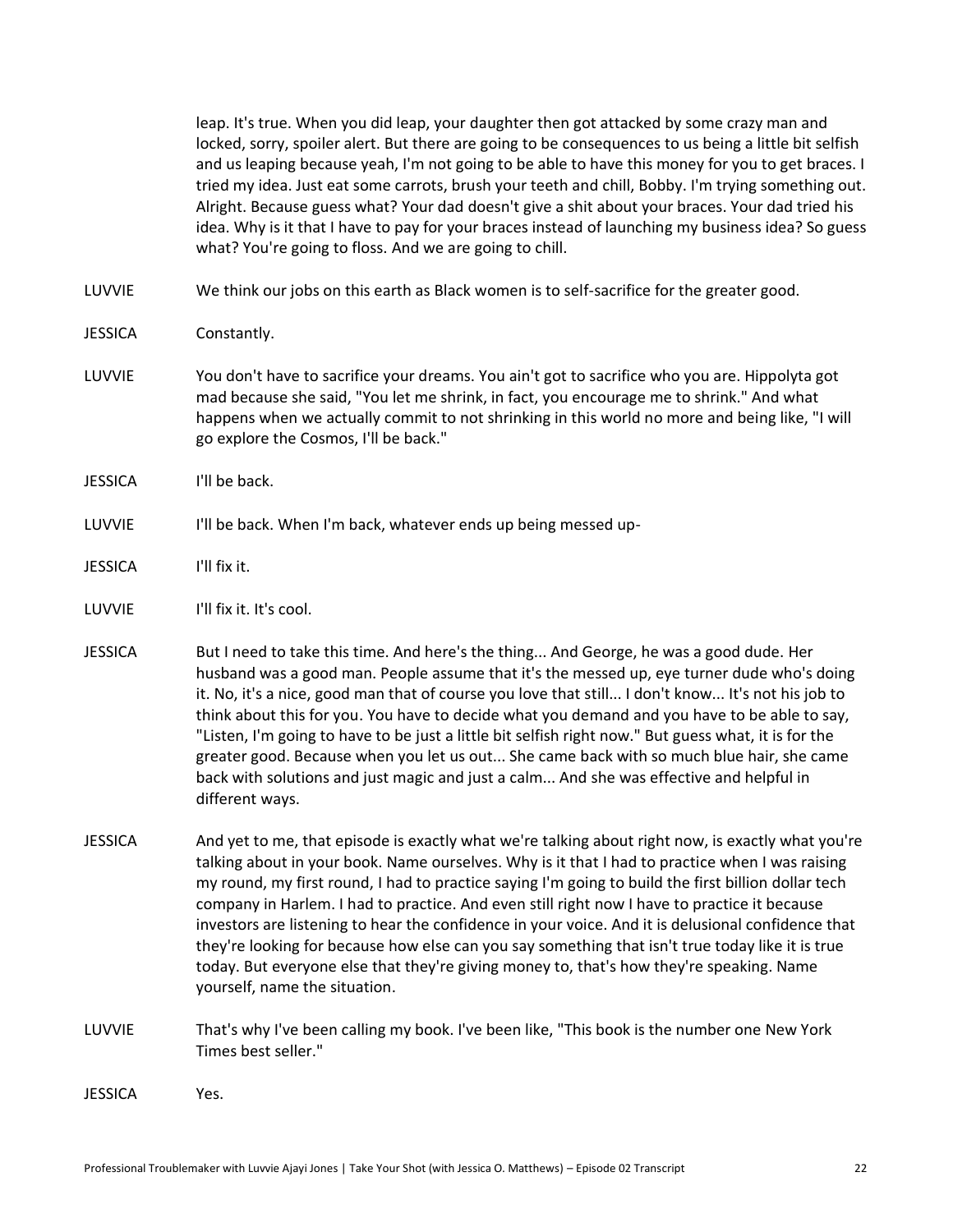LUVVIE I'm naming it, claiming it, saying it. Done.

JESSICA Done.

- LUVVIE The nerve, the audacity. We need the audacity and people are constantly telling Black women that we are too audacious. No. You're telling us we're too audacious for thinking we should exist. Wait till you actually see us and hear us claim our dreams and name ourselves in all of our bigness. Oh listen. We're about to-
- JESSICA Well, to me, that's intimidation too, because again, they see it. You've changed me to the ground and look what I can do. I gave an interview last week and I was like, "Listen, 2020 has been a crazy year. But my company, we've had a Vanguard year. We've had probably the best year." And people were like, "Well, how?" And I was like, "Listen, this year has been hard, but my life has always been hard." And the reality situation is if you're in the gym training with 30 pound weights. If someone hands you then a 45 pound weight, it's heavier. But it's not like I don't know how to lift weights. If you just out running free, you never been handed a weight in your life and someone hands you a 10 pound weight, Oh, you're going to fall. You're going to be like, "The hell is this?" You're not going to know how to... Your grip is going to be wrong. You aren't going to know what you are doing. You might hurt yourself.
- JESSICA So yeah, I was like... What they hate, what they see is that when we do see ourselves, we do acknowledge the fact that, listen, "You had me over here training in this Olympic pool, I see that I can swim. You are mad because I'm like if we go into these open waters, I'm going to fuck you up." You saying I'm too braggart. No, I know who I am. And yes, you should be afraid. And yes, you should feel intimidated. And yes, this is me saying you created a monster. You created this monster.
- JESSICA I find that even Black men, the Black men that do the best of Black women are the ones who are just like, "She's a queen." The Black men who do the best are the ones who are like, "My job is to protect this visionary. Me and my fiancé, we have an amazing CEO, COO situation." He can do a task, like anything else, Great. He's just a task oriented man and he was like, "Honey, you are the visionary. And I can handle a task list." I'm like, "Yes, you can, baby. Thank you." I am the visionary of this situation and he can handle a task list and he protects me and I create the world that he's protecting. Physically and spiritually and he's there and that's our balance and he understands. We have this mutual respect, I truly, truly believe. Even when you go back to that show Lovecraft country, you noticed how none of the ancestors who came back were men? You noticed how it was just a series of Black women trying to help Tic through whatever the hell he was going through.
- LUVVIE Yeah. That's because, I'm telling you Black women are the spiritual grounding of the world, we're the conscience of the world. And when we realize our full power, our full power and purpose for being here, when we realize that we cannot and should not apologize for whoever we are, how we take up space, man, listen, like how the Black ancestors came back, the Black women was like, "I figured it out. Here's my power." I'm excited for us. And honestly, that's why I love how we show up and how our friends show up in this world as these Black women who were like, "Listen, we've learned, we are trying to understand our power-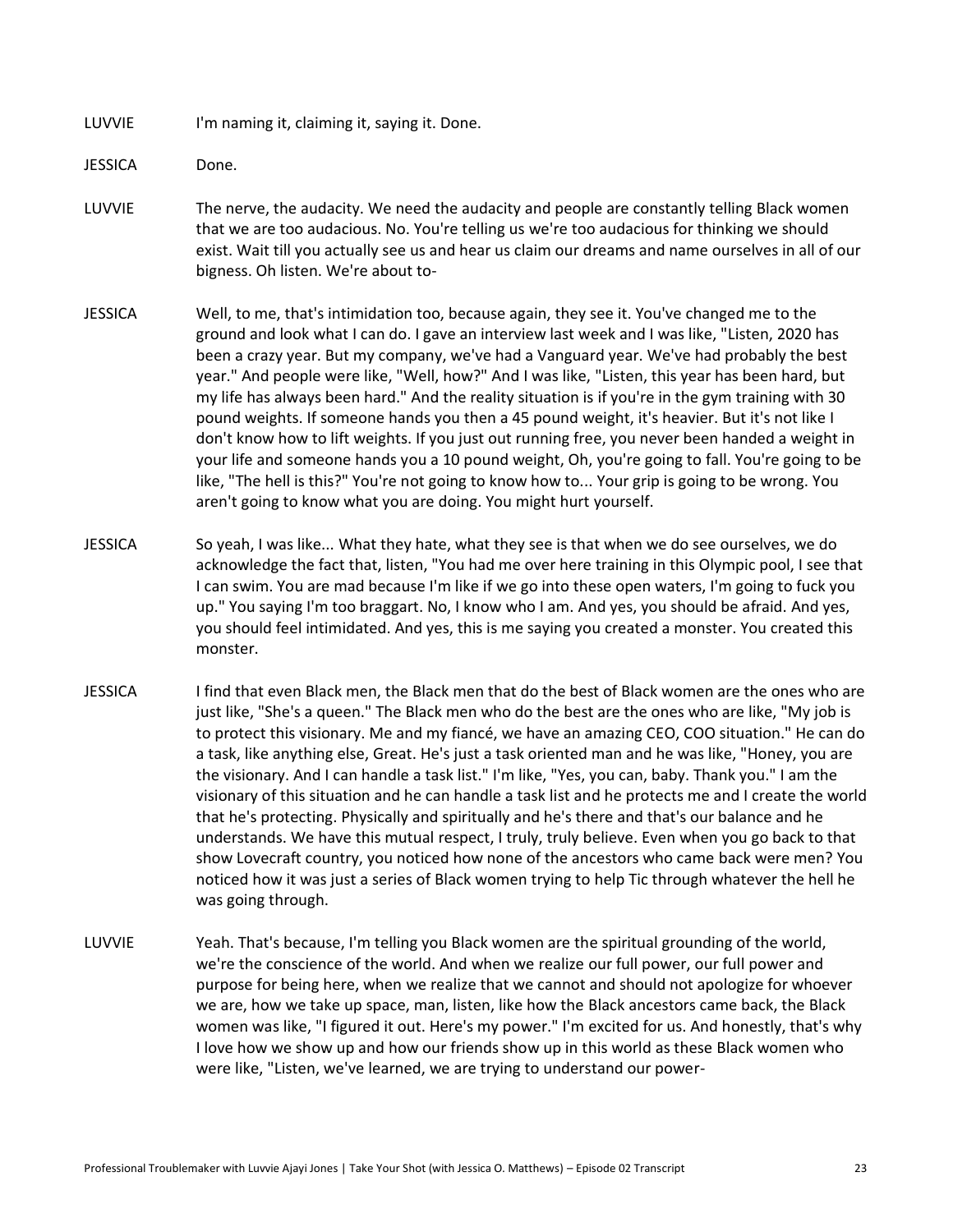- JESSICA The educated group in the United States most...
- LUVVIE We started businesses, we're over here running stuff. And yeah, I think-
- JESSICA We get old white men elected. We're just out here.
- LUVVIE We are out here just doing everything and being everything and being bomb while doing it.
- JESSICA I think Zora Neale, Hurston, I think I actually said this quote back when we first met in 2016, I was like, "As hard as it is to be a Black woman, I would not trade it for the world." I don't want to be a Black man. I don't want to be a white woman. I for damn sure don't want to be a white man. Because when we win against all odds, now that's a story. When I raised my series A at the time, it was the largest series A that a Black woman got raised in history. It was only \$7 million though, largest for a Black woman, average that year. So on one hand, it's like, "Damn, I had to go to Harvard twice and be in the cover of Forbes and do all this shit to do the average that a white guy did." I had to do so much more for something like that was nothing.
- JESSICA However, no one was talking about the average white guy and what he did. So on the flip side though, while I had to do so much more by getting up there and not only did I happen to be proud of. Did I have something to say, but I also then had to show that because I've done more, I'm actually better suited. I'm more likely to do well as we keep going, because I had to work a little harder. I had to fight for it. And so I love the pressure. I think it was Jamie Lee King that said, pressure's a privilege. I love the pressure that creates the diamond that is a Black woman. I love what it has turned me into.
- JESSICA And without all those different pressure points, I wouldn't be who I am. I wouldn't have accomplished what I've accomplished. And it's a beautiful thing. I feel like a superhero. I feel like Hippolyta. Most Black women, if we really sit with it, we feel like superheroes. That's what it is. We know we do. We know it. And that's even the Black women who don't speak in their minds. You know you feel... That's one thing... come on, we definitely feel like superheroes. Even if we don't have the blue hair or this or that-
- LUVVIE Some of us do have the blue hair.
- JESSICA Some of us do?
- LUVVIE Why not?
- JESSICA We feel like superheroes and that's a special feeling. I'm grateful for that feeling. And I love our Black men who see that the power of their Black women and take care of us and protect us as the biggest asset of our community. Black men who are like, "The biggest asset, the thing that continues life is a woman. And so we're going to protect. Our job as Black men is to protect what continues our life." And their power and their strength in protecting us I love, and I honor, and I respect.
- LUVVIE Yes. There is something amazing about being supported by Black men who sees you.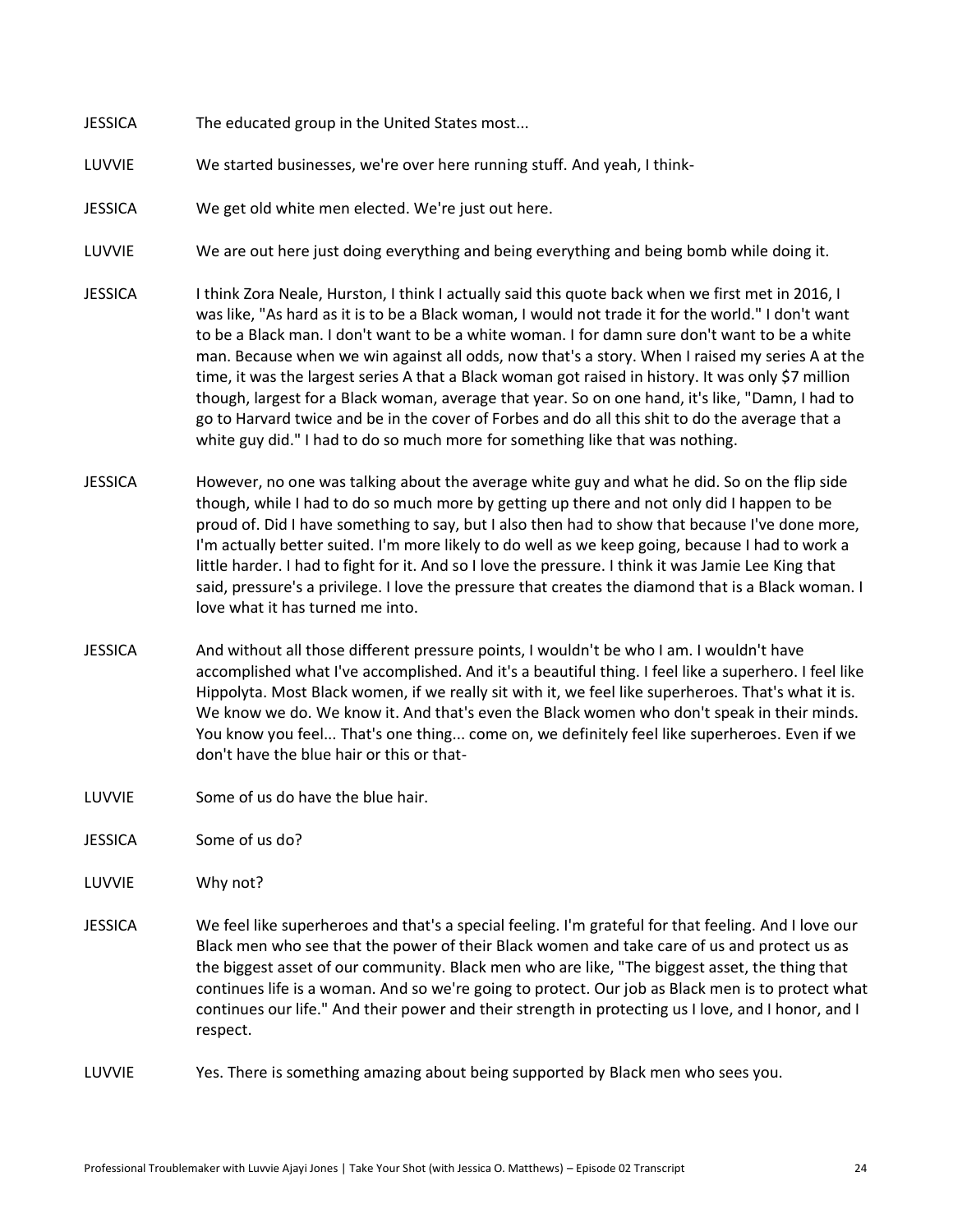JESSICA Yeah.

- LUVVIE So I definitely feel an honor that, and I think combined, a Black man who sees the power in Black women and a Black woman who sees her full power together, our world changing generation of curse breaking, we'll have to find each other. We have to start finding more of each other in that way and affirming each other. So listen, there should be one, we are ready. Just let me know the hashtag because listen, one year into marriage, I'm like, "Bro, there's something that is heart fulfilling that lets you know that you were supposed to find this person who's supposed to be your co-pilot."
- JESSICA Yes.
- LUVVIE You need a co-pilot because listen, the Black woman, after a while we just got to go lay our burdens down on and have somebody be like, "I got you."
- JESSICA For real.
- LUVVIE That's amazing.
- JESSICA I call my bonnet my thinking cap now, because I saw this meme, I saw this chick said, "Hold on, let me put my thinking cap on." And she put a bonnet on and I was like, "Yes." Since him as my baby, Chris will be like, "Baby, maybe you just need to put your thinking cap on and you feel better," and I was like,"You right baby. You right."
- LUVVIE Yoo. That's hilarious. Not the thinking cap.
- JESSICA I'd be like, "Let me put my..." I be thinking some good shit with this thing on.

LUVVIE See, bonnets are magical. So you put that on you like, "Ooh, yes."

- JESSICA You feel free. I don't got to be worried about shit, let me just solve world hunger real quick.
- LUVVIE This is amazing because, and I think this conversation is exactly why I decided to rename this podcast Professional Troublemaker because there are some people in this world who are making some good trouble. So what is your definition of a professional troublemaker?
- JESSICA I do consider myself a professional troublemaker. I have never, ever accepted the status quo as my default. There were so many different things that people said, "Well, this is how they should be done. Well, you should consult for two years before you go to business school, you should do this. You should do that." No. I see the world, not as it is, but as it should be. In both the macro and micro moments, create my space, create the world. And so a professional troublemaker is someone who's not even just willing, obsessed with the idea of molding their world period, that's it.
- JESSICA The world is not a fixed porcelain structure. It is clay. And that's it. There's always a way to create something that works for you and what is trouble if it's not when you look at the shaking ocean of waves, it's disruption. Yes an instability, but that instability comes because there's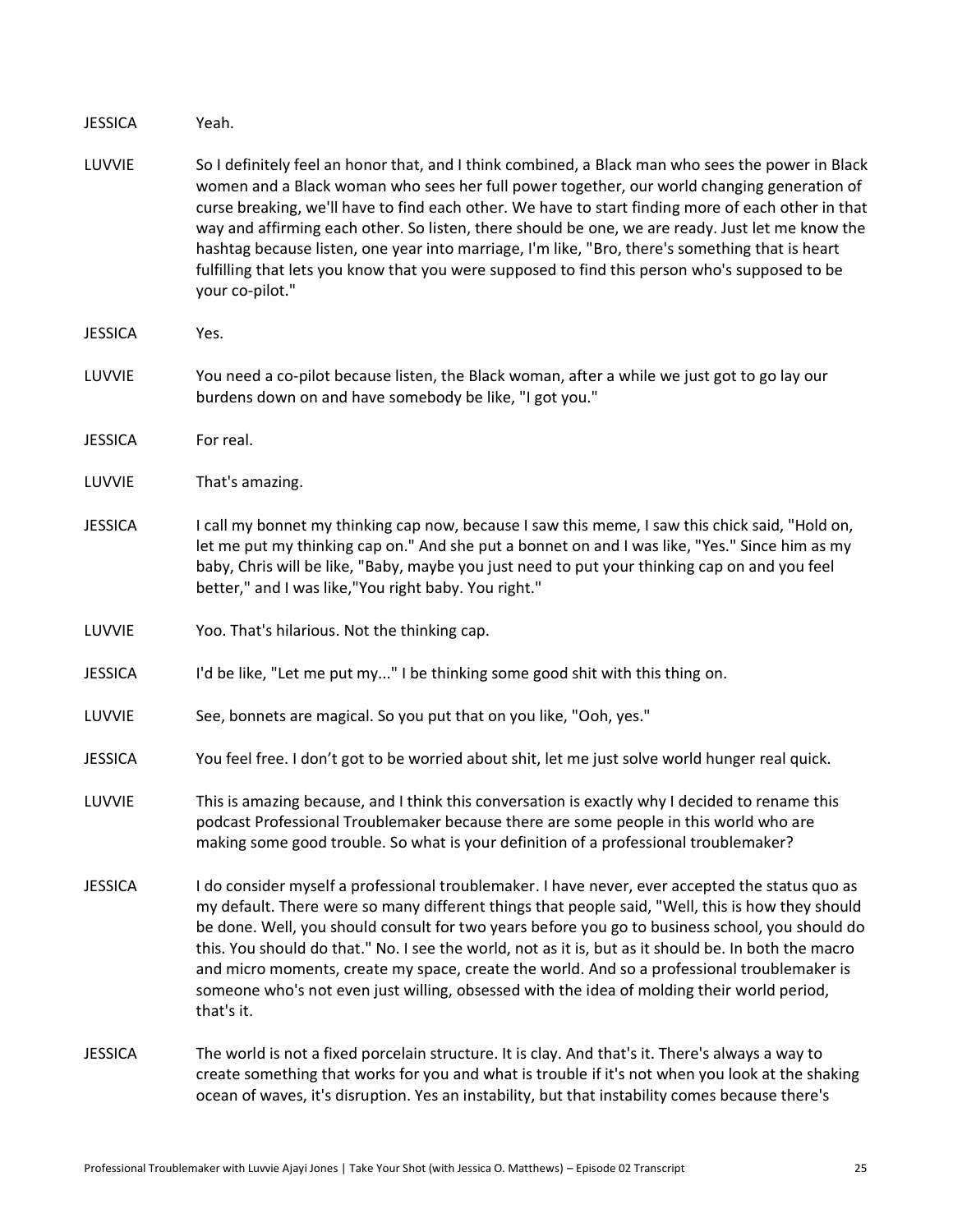|                | something that's transforming, there's something that's changing. And so that is a professional<br>trouble maker, 150%.                                                                                                                                                                                                                                                                                                                                                                                                                                                                                                                                                                                                                       |
|----------------|-----------------------------------------------------------------------------------------------------------------------------------------------------------------------------------------------------------------------------------------------------------------------------------------------------------------------------------------------------------------------------------------------------------------------------------------------------------------------------------------------------------------------------------------------------------------------------------------------------------------------------------------------------------------------------------------------------------------------------------------------|
| LUVVIE         | You are absolutely one of my favorite professional troublemakers. It's dope to exist in a world<br>where you know there are others like you, who you like, you know what? I might be destructing<br>some stuff, but she over there doing it too, so hey girl.                                                                                                                                                                                                                                                                                                                                                                                                                                                                                 |
| <b>JESSICA</b> | Let's do it.                                                                                                                                                                                                                                                                                                                                                                                                                                                                                                                                                                                                                                                                                                                                  |
| LUVVIE         | And it goes like, "Got some tips?" When it gets hard, when we have each other to battle through<br>some things out of, we have each other to support and be like, "You got this, I know it's tough.<br>Keep going."                                                                                                                                                                                                                                                                                                                                                                                                                                                                                                                           |
| <b>JESSICA</b> | Yes.                                                                                                                                                                                                                                                                                                                                                                                                                                                                                                                                                                                                                                                                                                                                          |
| LUVVIE         | And that's really affirming. I love it. I'm so excited that I meet other professional troublemakers<br>and end up becoming like sisters with them. So then as you're doing all of this trouble-making,<br>what are you doing to take care of yourself?                                                                                                                                                                                                                                                                                                                                                                                                                                                                                        |
| <b>JESSICA</b> | Oh Lord. Well, a big thing was definitely getting a routine on self-care. And so it hasn't been<br>perfect during the pandemic, but there are a couple of things that I still just hold true. So one is<br>water, it might sound ridiculous but literally on my zooms now I introduce myself and I<br>introduce my gallon of water. And I try to drink a gallon of water every single day. I know it<br>sounds ridiculous, but that's a thing. Drink a gallon of water. Meditate. Sometimes I don't do it<br>for a couple of weeks, but I try to meditate for 15 to 20 minutes every single day, at least five<br>days a week. Work out, sweat in some way, even if I have to have a mask on, I'm boxing three<br>days a week, that helps me. |
| <b>JESSICA</b> | Then you obviously try to be intentional with what you're eating. As I had mentioned earlier<br>though, pandemic ikebe came through and you know what? I like it. I like it. Because there's a<br>lot, it's just about to pop off. I need to know that I got some If I fall, I'm going to bounce back<br>up because my ass is [inaudible 01:19:56]. So I'm cool with pandemic ikebe at this moment. But I<br>will pull it back together for the wedding photos [crosstalk 01:20:07]. And sleep. I don't sleep<br>nearly as much as I need to, but I for damn sure I'm not doing this all night or bullshit.                                                                                                                                   |
| LUVVIE         | Who got time for that? I can't even No.                                                                                                                                                                                                                                                                                                                                                                                                                                                                                                                                                                                                                                                                                                       |
| <b>JESSICA</b> | When I stay awake for some time I'm like, "I'm going to sleep." Maybe once every four months I<br>might have to work late, late and it's more because some shit just popped off and it's like, "All<br>right, fine. I'm going to get this done." Otherwise it's like, "I'm tired. I'm going to sleep. This is<br>going to get done tomorrow. I don't want to be killing myself." So even if it's just trying to get six<br>hours of sleep at night or something, it's like, "I can't be out here only getting two hours of sleep<br>acting like that's something to brag about." That don't make no sense.                                                                                                                                    |
| LUVVIE         | No.                                                                                                                                                                                                                                                                                                                                                                                                                                                                                                                                                                                                                                                                                                                                           |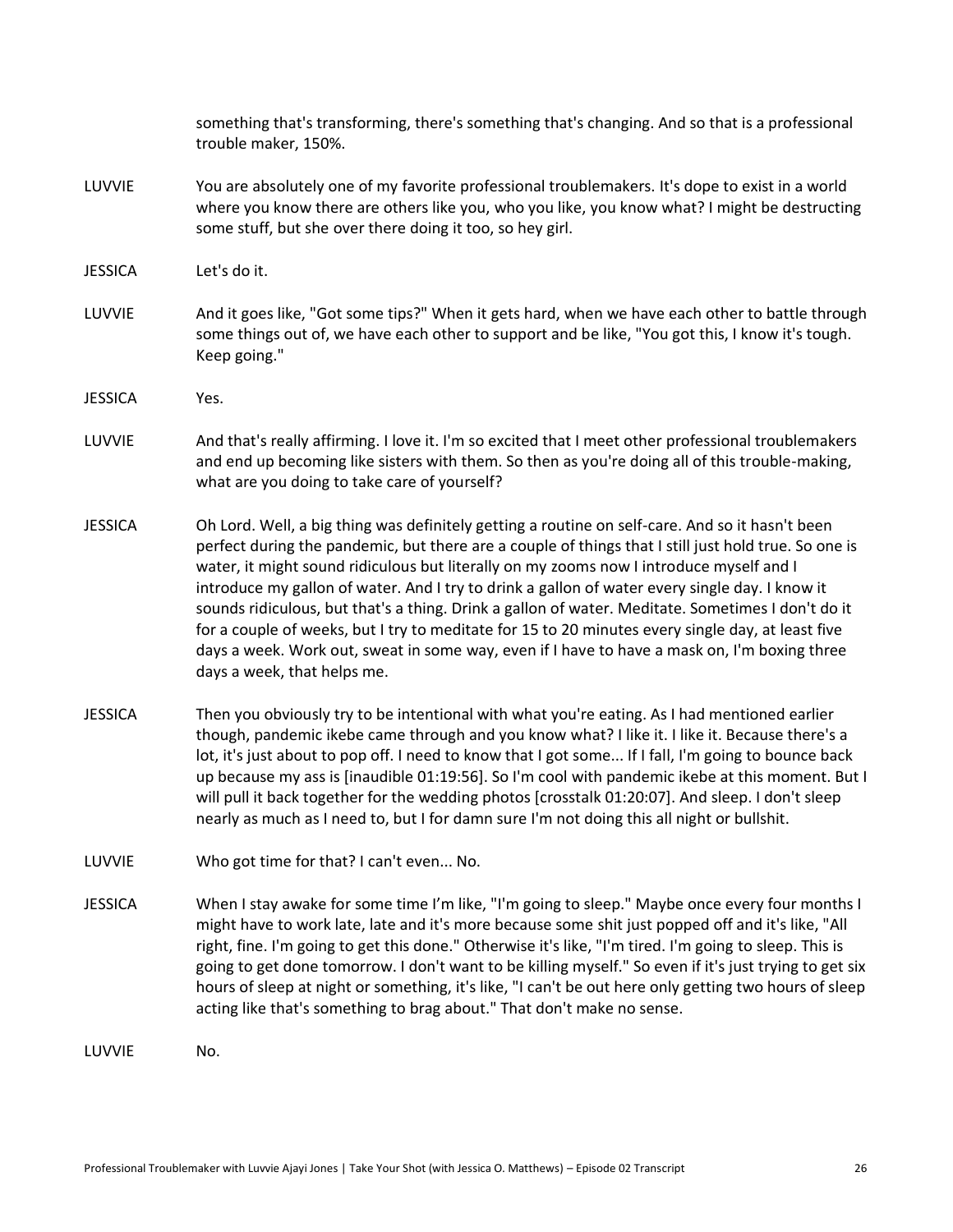- JESSICA Yeah and to need to spend time with my partner and making sure we do our little date nights and Halloween right now, we're like, "Oh, we can't really...' We're still going to dress up. We're going to have some cute little outfits or Friday night, I'm going to be sister night, which Regina King, she killed it in the Watchman and he's going to be Dr. Manhattan, he's ghosty, he's going to wear blue and we're going to do that cute thing. And then the next night I'm going to be Beyoncé from Mood 4 Eva. And he's going to be Jay Z. I got myself a long blonde braid wig. And I'm making my little leopard print stuff that she had people working on for a thousand hours and I'm over here and just trying to make our little things, we made our little house like a little haunted mansion. And what's crazy is we don't have people coming over. So basically we are just consistently scaring this week our trainer, my makeup artist and my hairstylist, it's full on scaring.
- LUVVIE You all are nuts.
- JESSICA That's it. Those are the things you got to make time to laugh.
- LUVVIE No, that's actually like good self-care. You're drinking water, getting good sleep, exercising. Ma'am you've actually checked off all the boxes. You've checked off all the boxes. Eating okay... You're winning at self-care. You are winning at self-care right now. The water thing I got to get better at. I bought myself a gallon bottle, but it was harder for me, but it doesn't have the straw. So now I got to get a new one because without the straw, I got to pour it into.
- JESSICA I just have straws. I try to get ones I can reuse and stuff because this is too heavy otherwise. So sometimes you need to have this little straw here.
- LUVVIE And I need to get better on my water intake. I do. I actually do. You might've inspired me to make sure I'm getting back on that.
- JESSICA Critical stuff.
- LUVVIE Jess, this conversation was energizing to my whole spirit.
- JESSICA This is mad fun.
- LUVVIE The gems that you have dropped. Listen. So how can people support... you have a lot of work that's going on behind the scenes.
- JESSICA Yeah. What's going on? Okay. So when this comes out, it's going to be popping off. That's going to be popping off. If you're not already, you got to follow the company, follow me on our social media. So I'm [jessomatt, J-E-S-S-O-M-A-T-T on Instagram,](https://instagram.com/jessomatt) o[n Twitter.](https://twitter.com/jessomatt) I don't really use anything else. I barely use Twitter, mostly IG, but it's all there. Company, [Uncharted Power,](https://instagram.com/unchartedpower) check out what's popping off. We are building a first of its kind sustainable smart community in Poughkeepsie, New York, actually where I was born. About 90 minutes out of the city. And what we're doing is literally using our technology to address how infrastructure is built in this community so that the citizens themselves can get access to resilient power infrastructure, to better sidewalks, better roads, broadband, all the things that they want. We're building that. We're actually going to be breaking ground.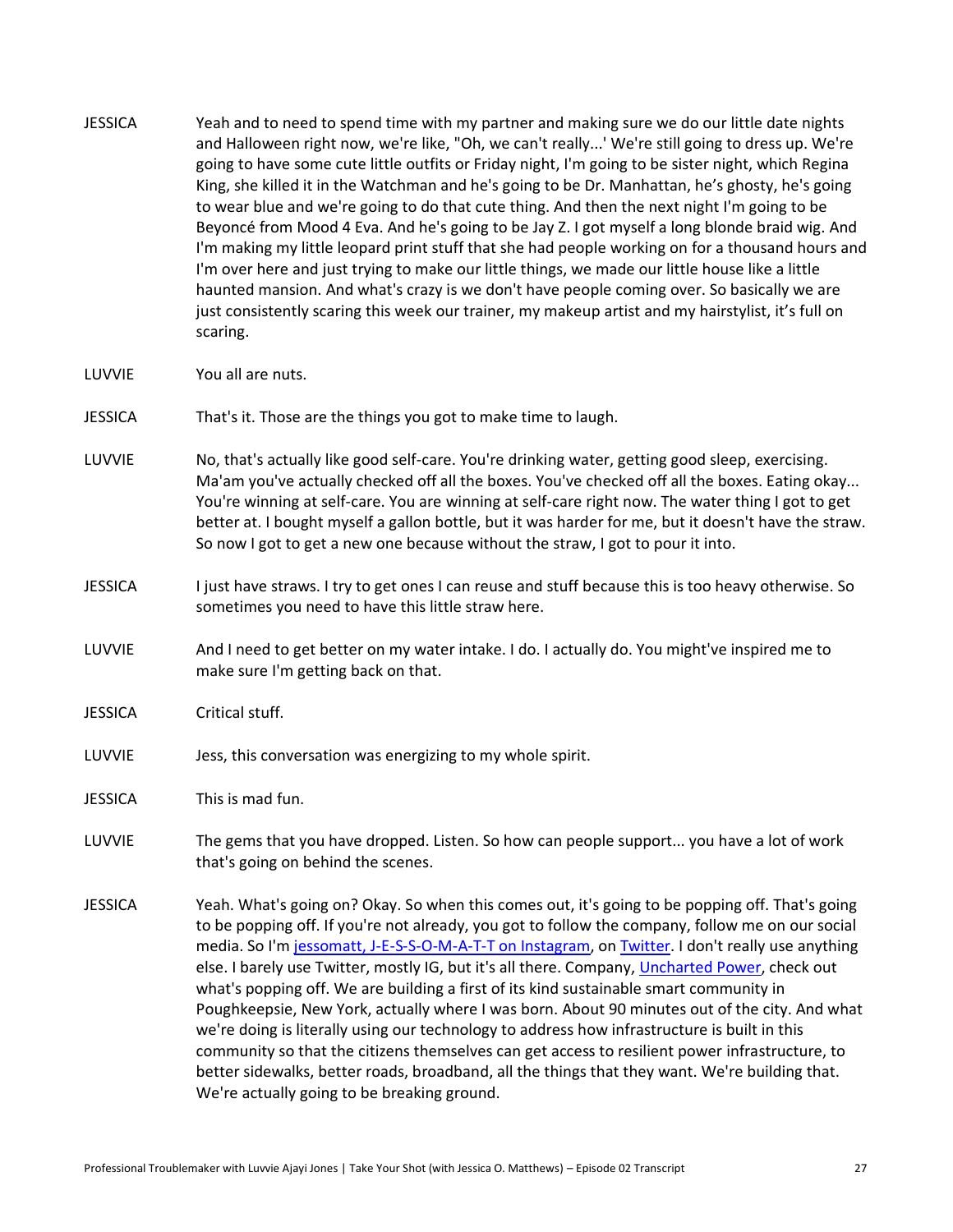So you could go and check that out in Poughkeepsie if you want. When this comes out, you could just drive up there, like what's popping, and watch this space because once we've shown the world how this works, we're going to be signing up cities. We're signing up cities domestically. We're signing up cities internationally. And we're just going to start scaling. That's it. Because as far as I'm concerned, no matter who wins this election, this shit's not going to work no more. It isn't going to be like this. We cannot continue to move forward like this. I believe in equity. I believe that the future is bright. And so the biggest way to support is, if you want your city to be next, go to our website, [u-pwr.co,](https://u-pwr.co/) sign up to learn more, find out what's going on and we will have information so that you can go and start to talk to your local mayor and be like, "What's popping. What's going on? How do we make sure that our city gets this and X." And then we'll do our best to get to you.

LUVVIE Epic. Jess, thank you for joining me.

JESSICA Thank you for having me girl. Stay safe out here.

Yo. This conversation was so dope. SO DOPE! I loved her talking about using resources – your brain, the money you make – as a tool for good. For me, that's what sets Jessica apart as a professional troublemaker and not just a successful businesswoman. She's not just going after the dollars. She's taking care of business, for real, but she's asking those bigger questions. Are you creating a better world for people? Are you making sure more people on the planet feel good about the lives that they've lived? Are you using the gifts God has given you to make an impact? Big questions to ask yourself as we're sitting here at the beginning of a new year. And honestly, those are questions I always ask.

So, be sure to follow Jessica on social media. She's @jessomatt on [Instagram](https://www.instagram.com/jessomatt/) and [Twitter,](https://twitter.com/jessomatt) and follow her company Uncharted Power at [@unchartedpower](https://www.instagram.com/unchartedpower/) on Instagram. And much love to Chicago Recording Company, who I've been partnering with on all things radio voice – including the podcast and my audiobook for Professional Troublemaker.

Thank you for tuning in to another episode of the Professional Troublemaker podcast. If you loved what you heard, make sure you're subscribed to Professional Troublemaker in your podcast platform of choice. And share it with people. Let them know it is dope.

Also, order my namesake book, **[PROFESSIONAL TROUBLEMAKER: The Fear-Fighter Manual](http://professionaltroublemakerbook.com/)** anywhere that you buy books. I especially love when you buy it from independent bookstores. So go to [ProfessionalTroublemakerBook.com](http://professionaltroublemakerbook.com/) for more. Because this book is game changing, and I'd say that even if I wasn't the one who wrote it.

Please make sure you rate this show and leave a comment with a five-star review whether you're listening i[n Apple Podcasts,](http://apple.co/luvvie) [Spotify,](https://open.spotify.com/show/2hL4Zd5E3WZIFKzXSADqBB?si=FfMJUhpmQ-aDIrS_sU_g1Q) Stitcher or wherever you choose to listen. Feel free to also share some insights and whatever connected with you on social media and be sure to tag us – we're